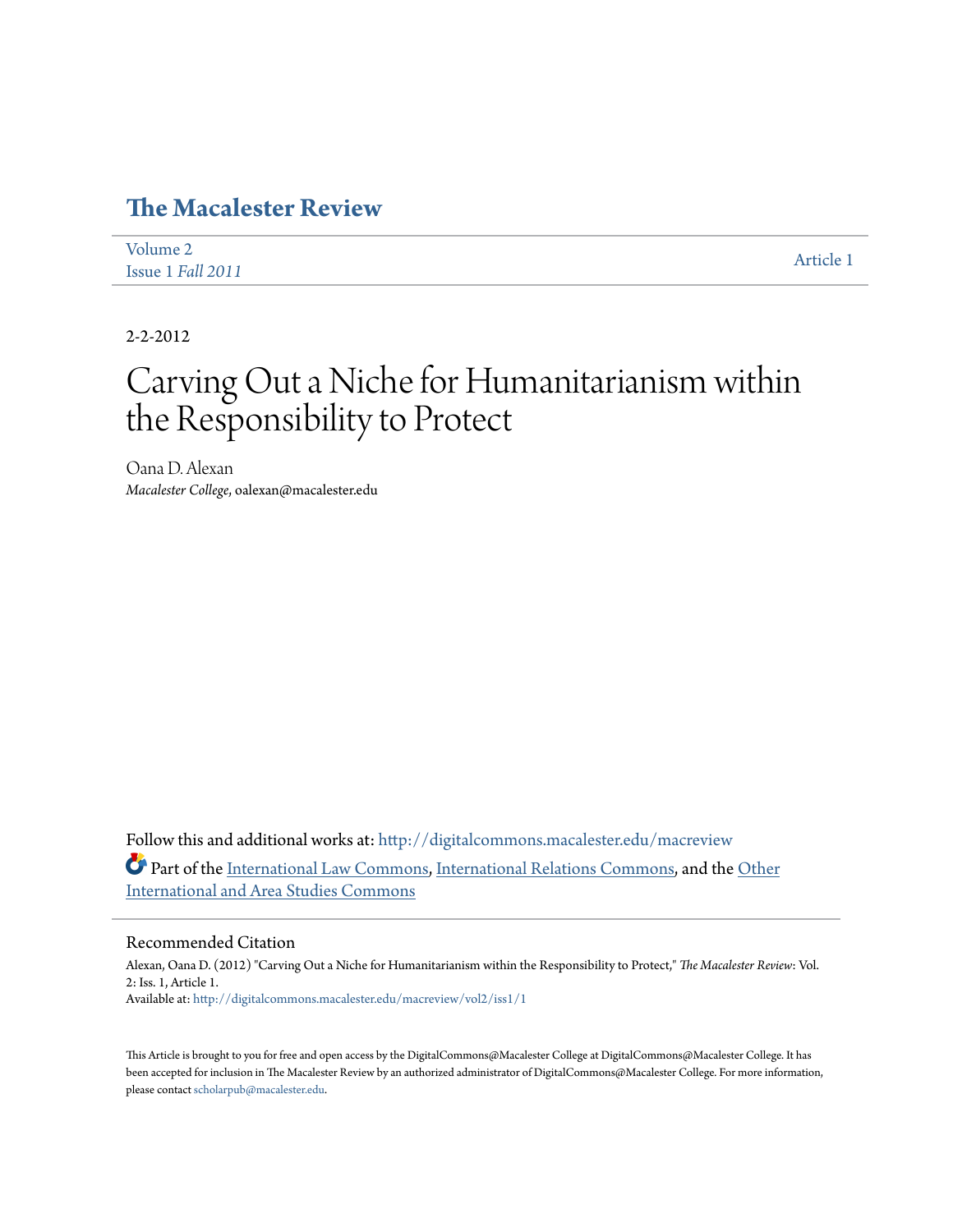## **Carving Out a Niche for Humanitarianism within the Responsibility to Protect**

OANA D. ALEXAN *Macalester College* 

*"We have a responsibility in our time, as our predecessors did in theirs, not to be prisoners of history, but to shape it: to build a world not without conflict, but in which conflict is effectively contained; a world not without repression, but in which the sway of freedom is enlarged; a world not without lawless behavior, but in which the law-abiding are progressively more secure."<sup>1</sup>*

In a world where humanitarian tragedies color the global panorama in dark shades, aid workers use their paintbrushes to create softer light effects. Despite the unpredictability, ongoing disturbances, and insecurity that characterize humanitarian aid projects, humanitarians strive to combat deplorable living conditions, assist refugees, and rid certain communities of disease. At its core, humanitarian action aims to alleviate the *humanitarian* symptoms of crises in an impartial, neutral, and independent fashion. Henry Dunant's book *Un Souvenir de Solférino* symbolically marks the conception of modern humanitarianism, for his poignant impressions depicting the desperation and suffering on the battlefield near Solferino in 1859 led to the creation of the Red Cross. Dunant's ideas serve as an ethical template for humanitarians, because their relevance continues to radiate powerfully on the humanitarian scene. Yet aid organizations have been accused of exacerbating humanitarian crises by limiting their scope to the alleviation of immediate suffering.

Such criticism has compelled various humanitarian actors to reappraise the multiple dimensions of humanitarian aid operations and to evade the strict application of humanitarian principles. Indeed, humanitarian ideals have been stretched in ways relief workers never expected. Today's humanitarian agenda—spanning long-term political, economic, security, and

<sup>&</sup>lt;sup>1</sup>Madeleine Albright, "International Law Approaches the Twenty-First Century: A U.S. Perspective on Enforcement," *Fordham International Law Journal* 18 (1995): 1605-1606.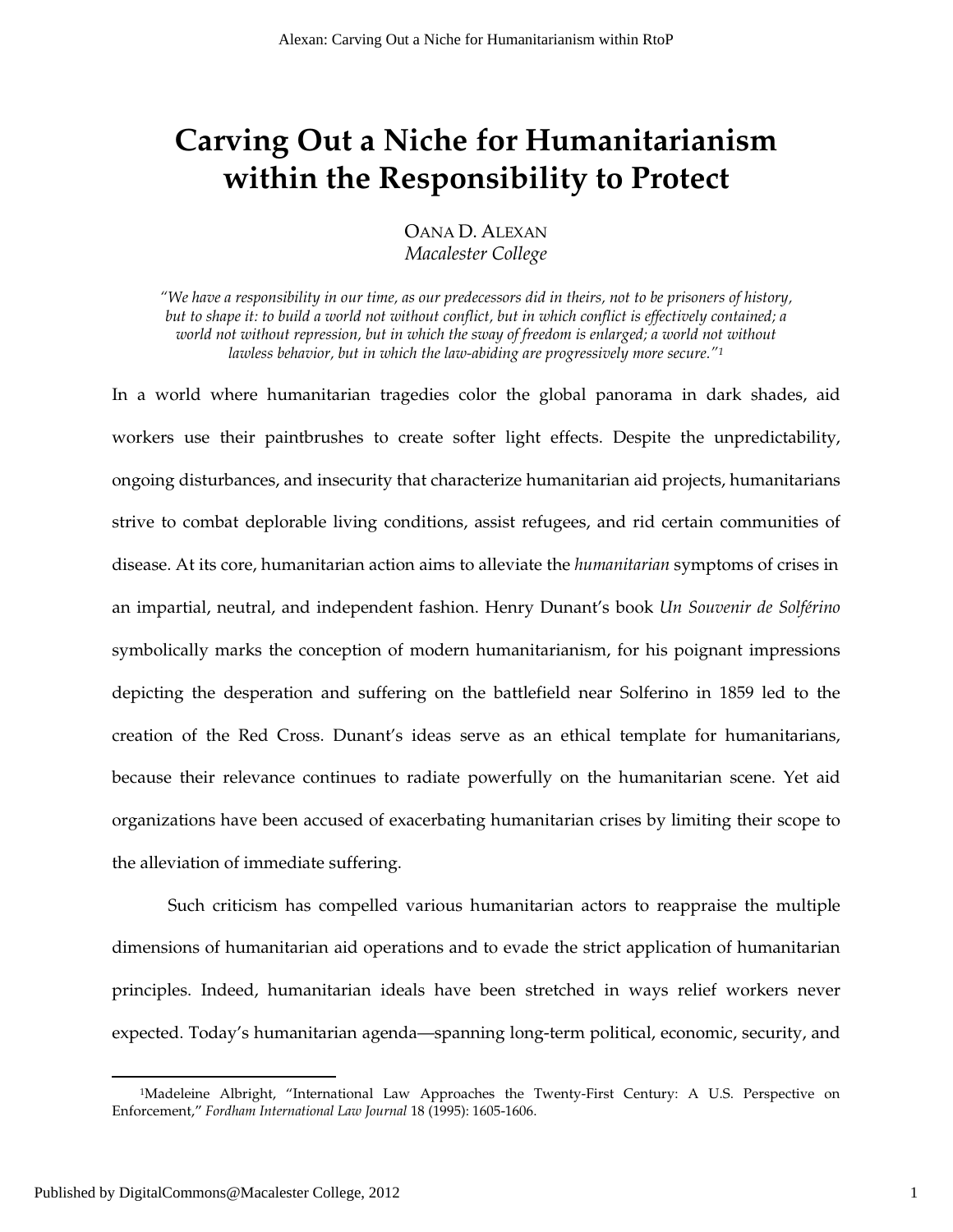human rights goals—appears infinite.<sup>2</sup> These goals have complicated the deployment of humanitarian assistance, yet despite these transformations in the field, most humanitarians would assent to Fiona Terry's claim that a "humanitarian end, such as easing the suffering of a population, cannot justify any means to achieve it"3—and to many humanitarians, such means include war. Humanitarian intervention is founded on the premise that war, whose nature provides the rationale for killing, may be labeled a humanitarian act if waged for humanitarian ends. More specifically, it is defined as "the threat or use of force across state borders by a state (or group of states) aimed at preventing or ending widespread and grave violations of the fundamental human rights of individuals other than its own citizens, without the permission of the state within whose territory force is applied."4 The U.N. Security Council has traditionally invoked the language of threat to or endangerment of "the maintenance of international peace and security" to justify humanitarian intervention.

In fact, many humanitarian relief organizations do not intrinsically oppose military intervention in response to grave violations of international humanitarian law. What they do oppose, however, is the misleading and manipulative labeling of conflicts that contradict the fundamental rationale of humanitarian action. Thus, a humanitarian worker may ask, "If national authorities are unable or unwilling to protect their citizens, is the international community<sup>5</sup> supposed to stand and watch from afar as countless innocent individuals lose their lives?" Nations of the world merely watched the systematic slaughter of Bosnian Muslims in

<sup>2</sup> Joel R. Charny, "Upholding Humanitarian Principles in an Effective Integrated Response," *Ethics and International Affairs* 18, 2 (2004): 13.

<sup>3</sup> Fiona Terry, Condemned to Repeat? The Paradox of Humanitarian Action (Ithaca: Cornell UP, 2002): 242.

<sup>4</sup> J.L. Holzgrefe, "The Humanitarian Intervention Debate" in J. L. Holzgrefe and Robert O. Keohane, eds. *Humanitarian Intervention: Ethical, Legal, and Political Dilemmas* (Cambridge: Cambridge UP, 2003): 18.

<sup>5</sup> The expression "international community" may be subject to interpretation due to the disproportionate involvement and decision-making power of certain states in comparison to others. Indeed, the expression is as widely debated as it is accepted and employed on a global scale. Yet given the expression's common usage in the fields of international studies and political science, I will use it in this paper to refer to the conglomeration of international actors working collectively on issues of global concern.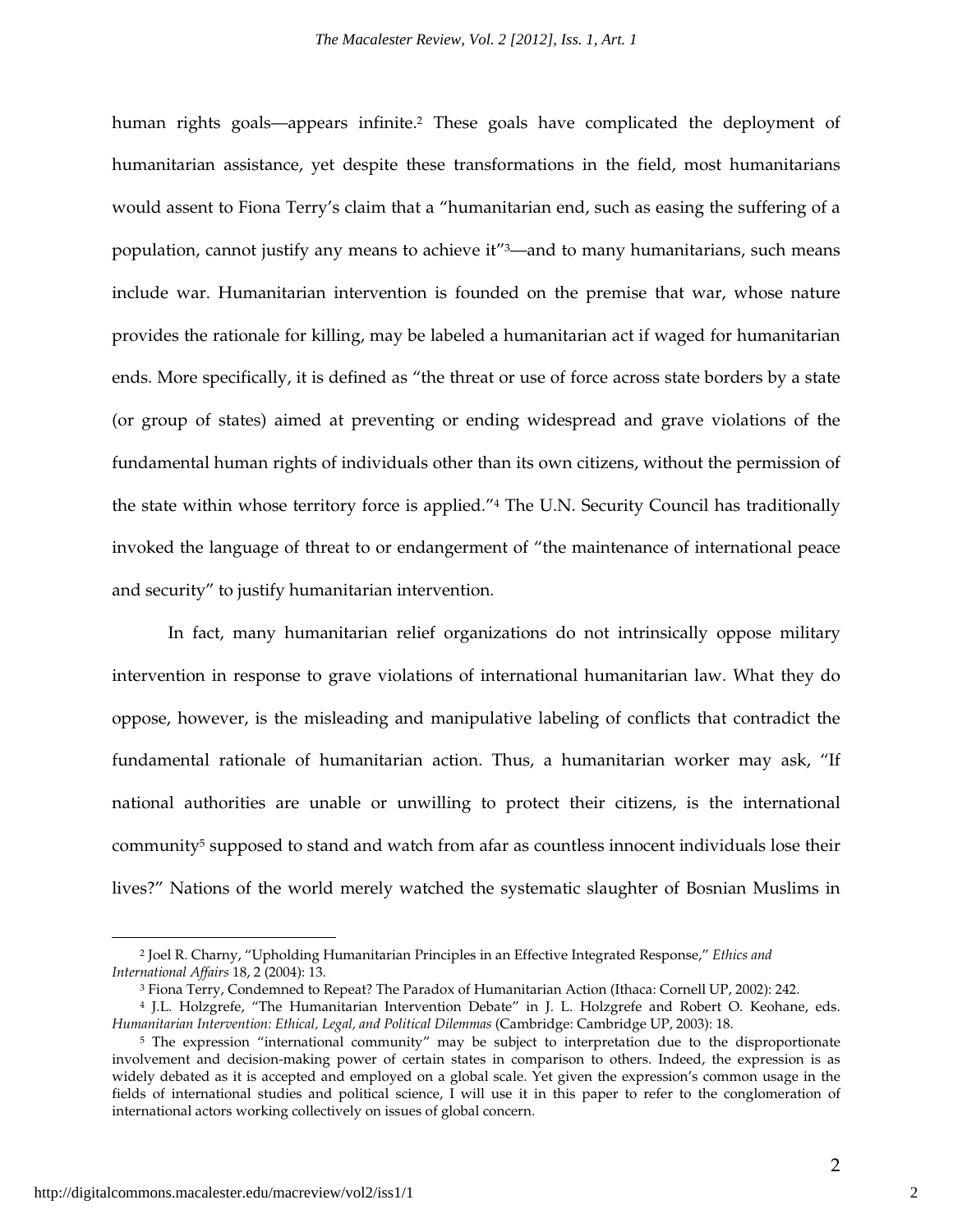Srebrenica and indeed, as Kofi Annan wrote, "the tragedy of Srebrenica will haunt our history forever." While on the ground in Rwanda, OXFAM was the first to announce that further international assistance, including military assistance, was necessary to contain what they perceived to be an imminent genocide. Indeed, many humanitarian actors would have preferred that the international community intervene militarily in Rwanda at the beginning of the genocide to prevent the escalation of the conflict. Similarly, many lives might have been saved in Bosnia if humanitarianism had not been a pretext for political inaction.

The profound sense of disillusionment and revulsion at the failure of the international community to act effectively in Somalia, Rwanda, and Bosnia led to the creation of a new principle. In 2001, the International Commission on Intervention and State Sovereignty (ICISS) produced a report that outlines a new doctrine, the "Responsibility to Protect" (hereafter RtoP). Gareth Evans, the Co-Chair of the ICISS, wrote that the "evolution away from the discourse of humanitarian intervention...and toward the embrace of the new concept of the responsibility to protect has been a fascinating piece of intellectual history in its own right."6 The doctrine's authors struggled to reconcile lessons from past humanitarian interventions with the reality that large-scale atrocities committed against innocent human beings will continue to plague the global community. RtoP stipulates that states are primarily responsible for the protection of their citizens from mass atrocities, that the international community should assist states in this endeavor, and that, if a state fails to act appropriately, the responsibility to intervene peacefully or in extreme cases, militarily—falls to the international community.

My argument in this paper proceeds thus: first, I consider the ways in which humanitarian intervention lacks a humanitarian core and hinders relief workers' efforts on the

 $\overline{a}$ 

3

<sup>6</sup> Gareth Evans, "From Humanitarian Intervention to the Responsibility to Protect," *Wisconsin International Law Journal* 24: 3 (2006): 704.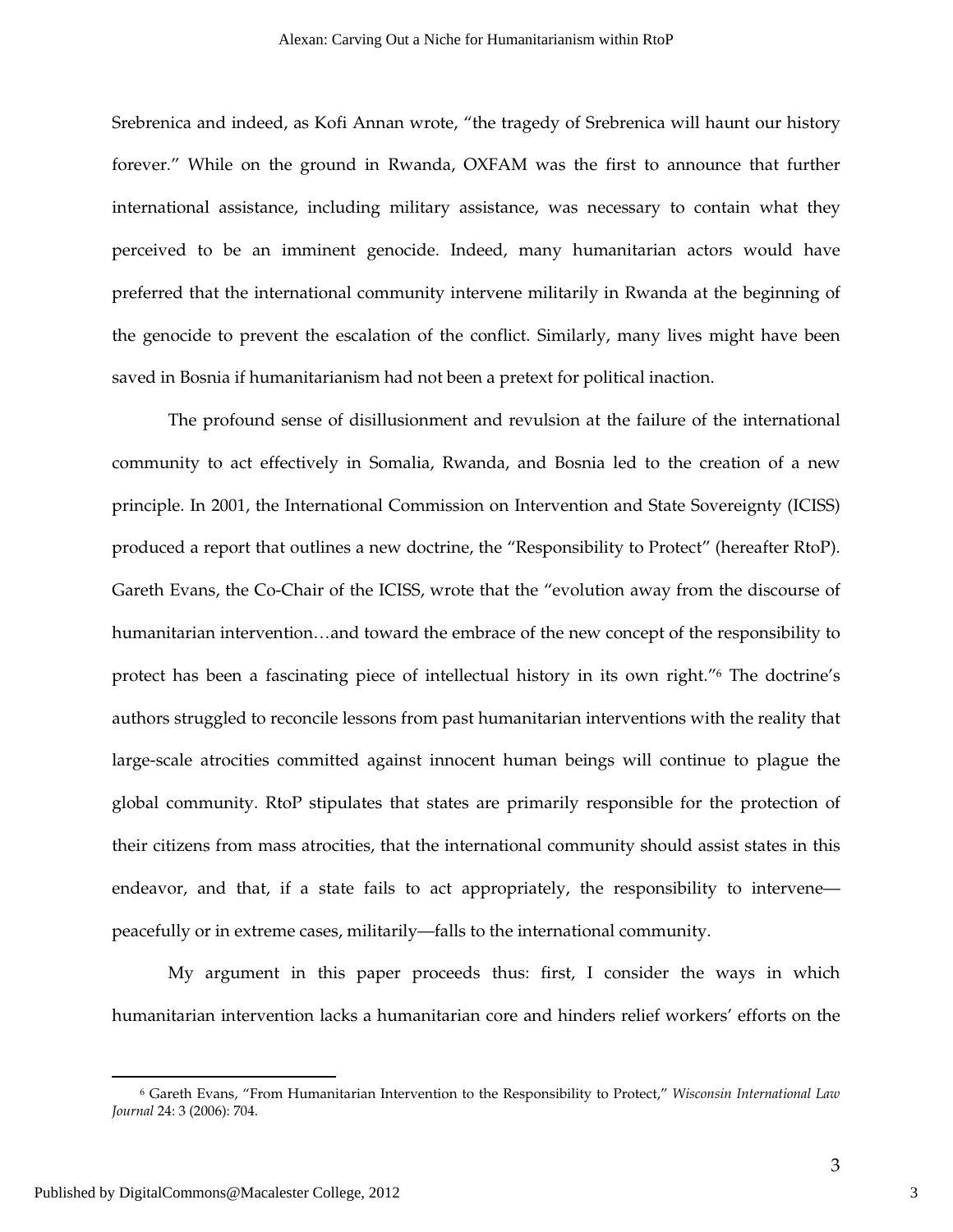ground. Here, I also describe the meaning of a "humanitarian space." The second part of the paper outlines the framework of RtoP, emphasizing that the proper implementation of RtoP can safeguard humanitarianism to a greater extent and further the goals of relief workers. The final part of the paper considers the contributions that RtoP makes to military intervention and the positive advancements induced by the doctrine's other pillars.

#### **Literature Review**

Prior to engaging my research question, I will provide a brief overview of the scholarship that frames the context of my research. Important ideas that I will not approach or treat extensively due to the limitations of the paper will emerge. Scholars have examined humanitarian intervention through various lenses. Some have assessed the effectiveness of past humanitarian interventions, offering detailed descriptions of many cases. Others have analyzed past experiences and have subsequently ventured to provide their audiences with a sense of understanding and clarity. Only in recent years have writers begun to intertwine moral questions—whether there is a right or duty to intervene—with political and strategic considerations. Much of the literature focuses on the desirable balance between state sovereignty and human rights. Simon Caney stands among the many scholars who defend the norm of nonintervention but ultimately argue that sovereignty may be overridden to further human rights.<sup>7</sup> Scholars have also criticized the intersection between humanitarianism and humanitarian intervention, which, many argue, should not be labeled in humanitarian terms. My own aspirations in this paper are modest in that I will not elaborate extensively on the idea that military intervention is imperialism in disguise—an idea widely exposed by scholars and

<sup>7</sup> Simon Caney, "Human Rights and the Rights of States: Terry Nardin on Nonintervention," *International Political Science Review* 18: 1 (1997): 27-37.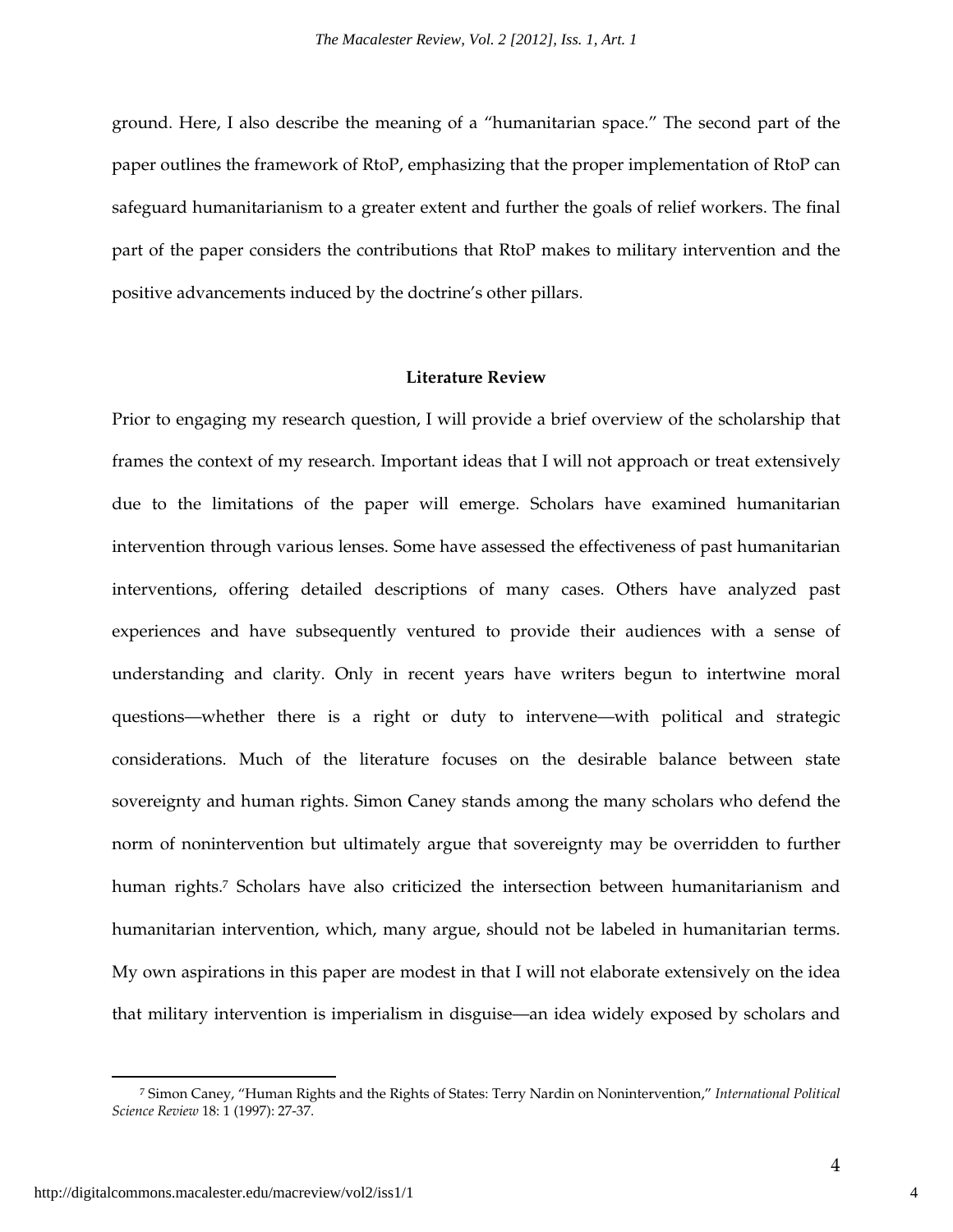practitioners. As articulated in numerous academic works, there are two main views on the issue: (1) hegemonic powers have an economic interest in access to raw materials and primary commodities; (2) humanitarian intervention embodies an ethos of democracy-building.<sup>8</sup>

The Responsibility to Protect doctrine has carved out its niche in recent literature. As an emerging norm, it stimulates heated debate around its practical implications. Emily Gade affirms, "RtoP and humanitarian interventions are examples of the way the changing nature of sovereignty and civilian protection norms have outpaced much of the legal framework underpinning international law."9 In *Humanitarian Intervention: Confronting the Contradictions*, Michael Newman brings together existing work on humanitarian intervention and discusses the contributions and innovations of the Responsibility to Protect.10 His book stands as a supplement to the likes of Alex Bellamy, David Chandler, Anne Orford, Nicholas J. Wheeler, and Thomas G. Weiss. Some scholars such as Kurt Mills argue that the "responsibility to react" is "the most important, far-reaching, and innovative of the doctrine's responsibilities due to the potential new duties it imposes on states and the direct challenge to sovereignty."11 Indeed, writers tend to overlook RtoP's emphasis on case-specific policies aimed at prevention, for example. I have encountered few scholars who thoroughly consider RtoP's multi-faceted approach to humanitarian crises. Most treat the doctrine as a pale version of humanitarian intervention and consider its militaristic component first and foremost. Moreover, humanitarian considerations have not predominated throughout the literature I found on the topic. Subsequently, my focus will be on bridging the gap between RtoP and humanitarianism. Upon  $\overline{a}$ 

<sup>8</sup> See J.A. Bellamy and P.D. Williams, "Who's Keeping the Peace? Regionalization and Contemporary Operations," *International Security* 29: 4 (2005): 157-195; M. Gilligan and S. J. Stedman, "Where Do the Peacekeepers Go?," *International Studies Review* 5: 4 (2003): 37-54; L. L. Neack, "UN Peace-Keeping: In the Interest of Community or Self?," *Journal of Peace Research* 32: 2 (1995): 181-196.

<sup>9</sup> Emily Kalah Gade, "Defining the Non-Combatant: How do we Determine Who is Worthy of Protection in Violent Conflict?," *Journal of Military Ethics* 9: 3 (2010): 234.

<sup>10</sup> Michael Newman, *Humanitarian Intervention: Confronting the Contradictions* (New York: Columbia UP, 2009).

<sup>11</sup> Kurt Mills, "Vacillating on Darfur: Responsibility to Protect, to Prosecute, or to Feed?," *Global Responsibility to Protect* 1: 4 (2009): 4.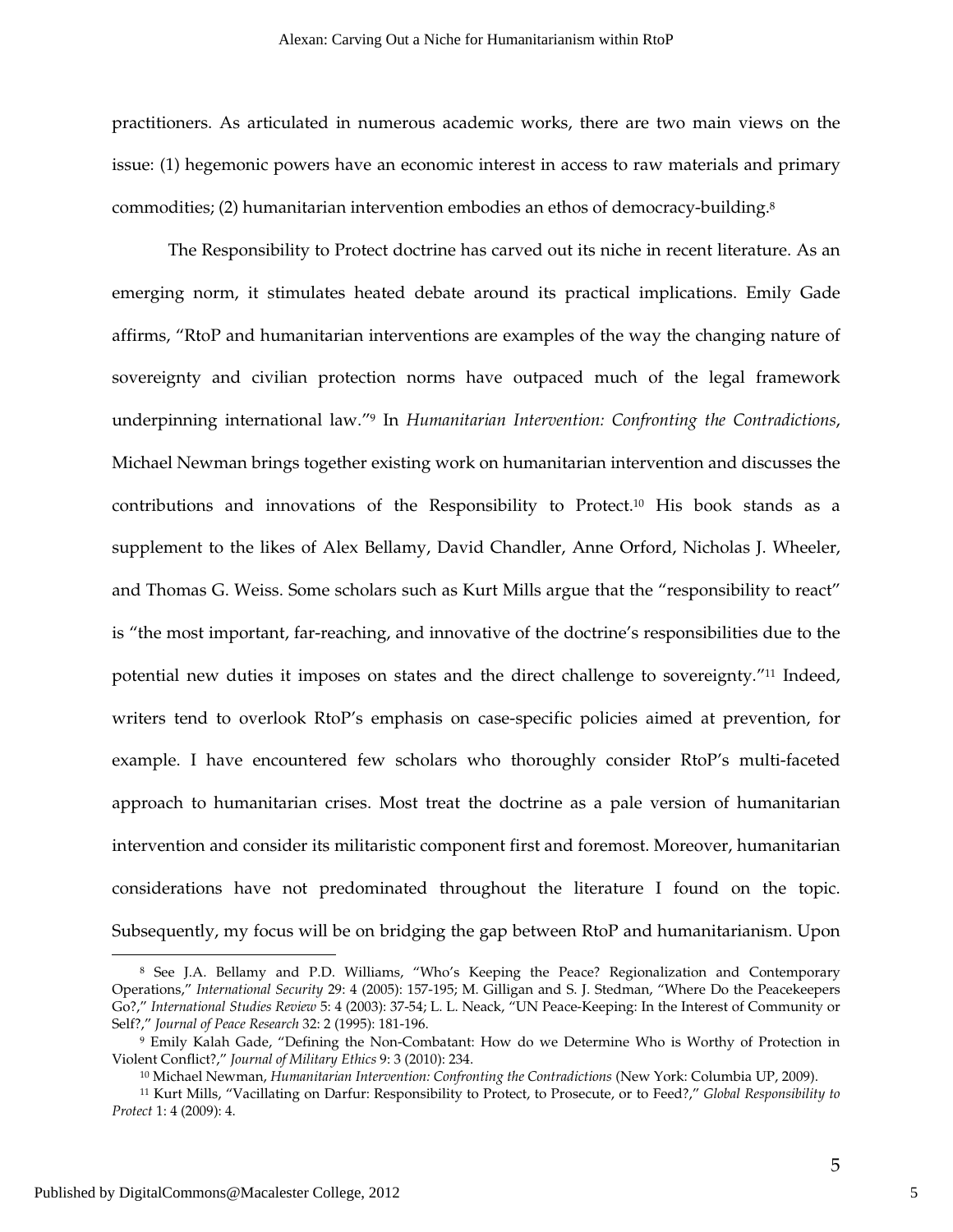a close examination of the doctrine, the realization that humanitarian actors may find a niche within its scope emerges poignantly.

#### **Relief Workers' Beloved Humanitarian Space**

Humanitarianism may have undergone a substantial metamorphosis in the recent past, yet humanitarian practitioners and policy-makers continue to identify several core principles or values that have guided—successfully or otherwise—humanitarian action. These elements stand at the core of international humanitarian law and humanitarian action, constituting a "humanitarian space." The universal value that fundamentally compels humanitarian action is humanity. Commonly identified as humanitarianism's *raison d'être*, humanity denotes an aid giver's dedication to alleviate human suffering in order to preserve and protect human dignity. The other core principles are independence, impartiality, and neutrality—the latter one depending greatly on a humanitarian organization's own interpretation of its sphere of competence. The principle of independence reasserts an organization's autonomy in front of various pressure groups—whether they be states, international organizations, or other authorities—and public opinion. Financial pressure should likewise not hinder humanitarian action. Independent decision-making strengthens the credibility and ensures the effectiveness of humanitarian work. Furthermore, the principle of impartiality echoes or reiterates the notion of equality. In other words, "[h]umanitarian endeavour aims simply to help people – be they friend or foe – in proportion to their need, giving priority to the most urgent cases (the principle of proportionality)."12 Political inclinations, religious beliefs, and ethnic or racial identities must bear no weight in a humanitarian's decision to help others. Finally, the doctrine of neutrality

<sup>12</sup> Daniel Thürer, "Dunant's Pyramid: Thoughts on the 'Humanitarian Space,'" *International Review of the Red Cross* 89: 865 (2007): 57.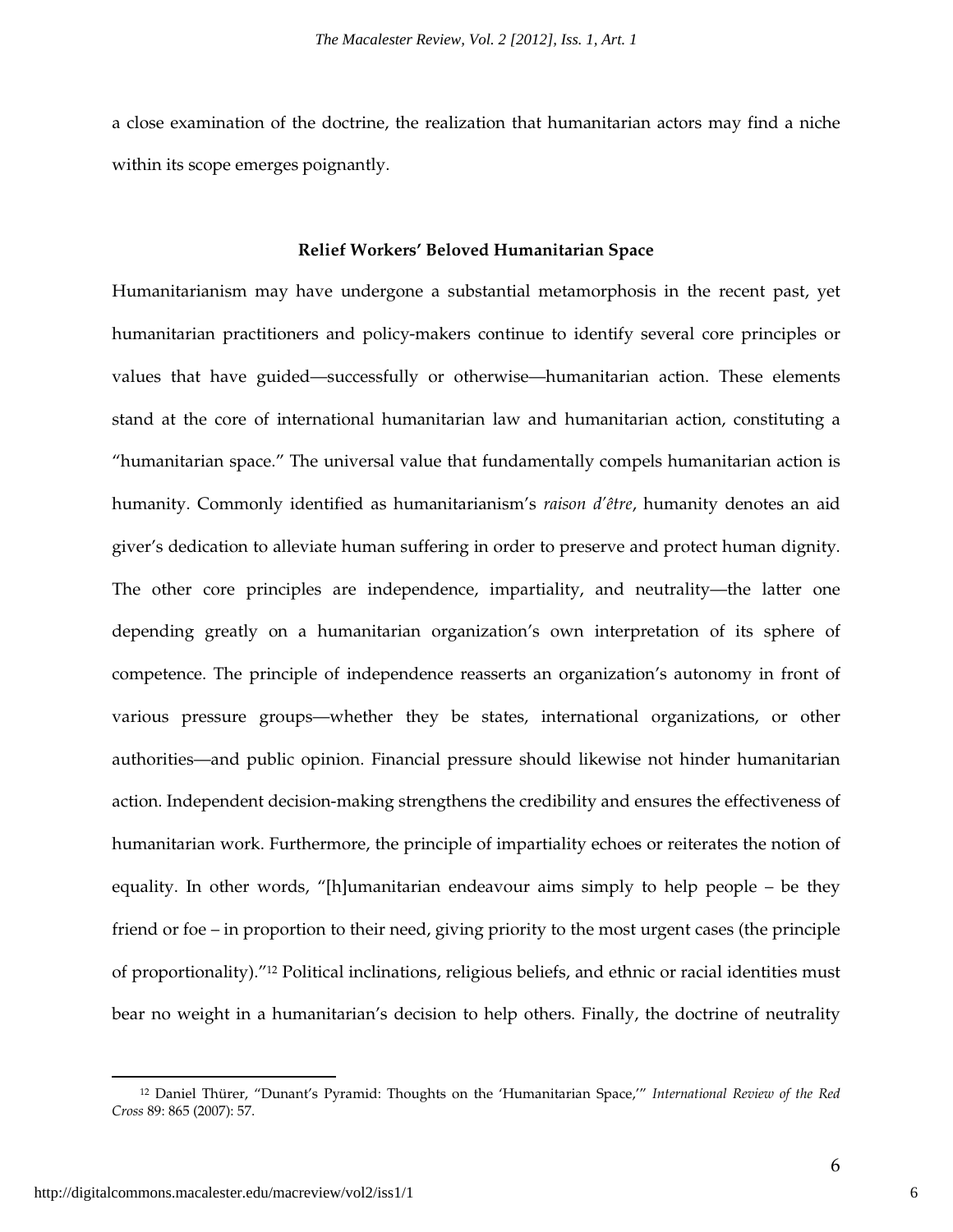dictates that aid givers should not take sides in political, religious, or ideological disputes. This value is not universally accepted by humanitarian agents, many of whom question the legitimacy and morality of enabling certain victims of violence—who are otherwise perpetrators of violence—to rehabilitate in order to produce more suffering.

Ultimately, these values form a humanitarian space where aid givers are free to move and to evaluate needs, as well as to ensure the fair distribution of aid among those in need. In the recent past, the humanitarian space has shrunk considerably due to the heavy involvement of various actors such as governments, private corporations, and armed forces. Humanitarianism has been utilized as an alibi both for state action and *in*action; moreover, there is an ever-increasing correlation between a state's massive commitment to aid and its strategic motivations. Humanitarian intervention brings these issues to the forefront in new and pronounced ways. Humanitarians cannot work within the context established by military intervention, but they may undertake effective relief assistance within the scope of RtoP's implementation. Unlike humanitarian intervention, RtoP's multi-dimensional framework ensures "the possibility of creating a humanitarian space in which the spirit of humanitarian operations will be respected."<sup>13</sup>

#### **Dilemmas for Humanitarianism in the Era of "Humanitarian" Military Interventions**

Public outcry at suffering caused by the disintegration or the gross misuse of authority of the state has undermined the principle of nonintervention, which guided interstate relations in the "Westphalian era." As established in the seventeenth century, the principle of Westphalian sovereignty assumed that states were granted supreme authority within their territorial boundaries. Yet the recent interventions of foreign states in the "private affairs" of other

<sup>13</sup> Terry 242.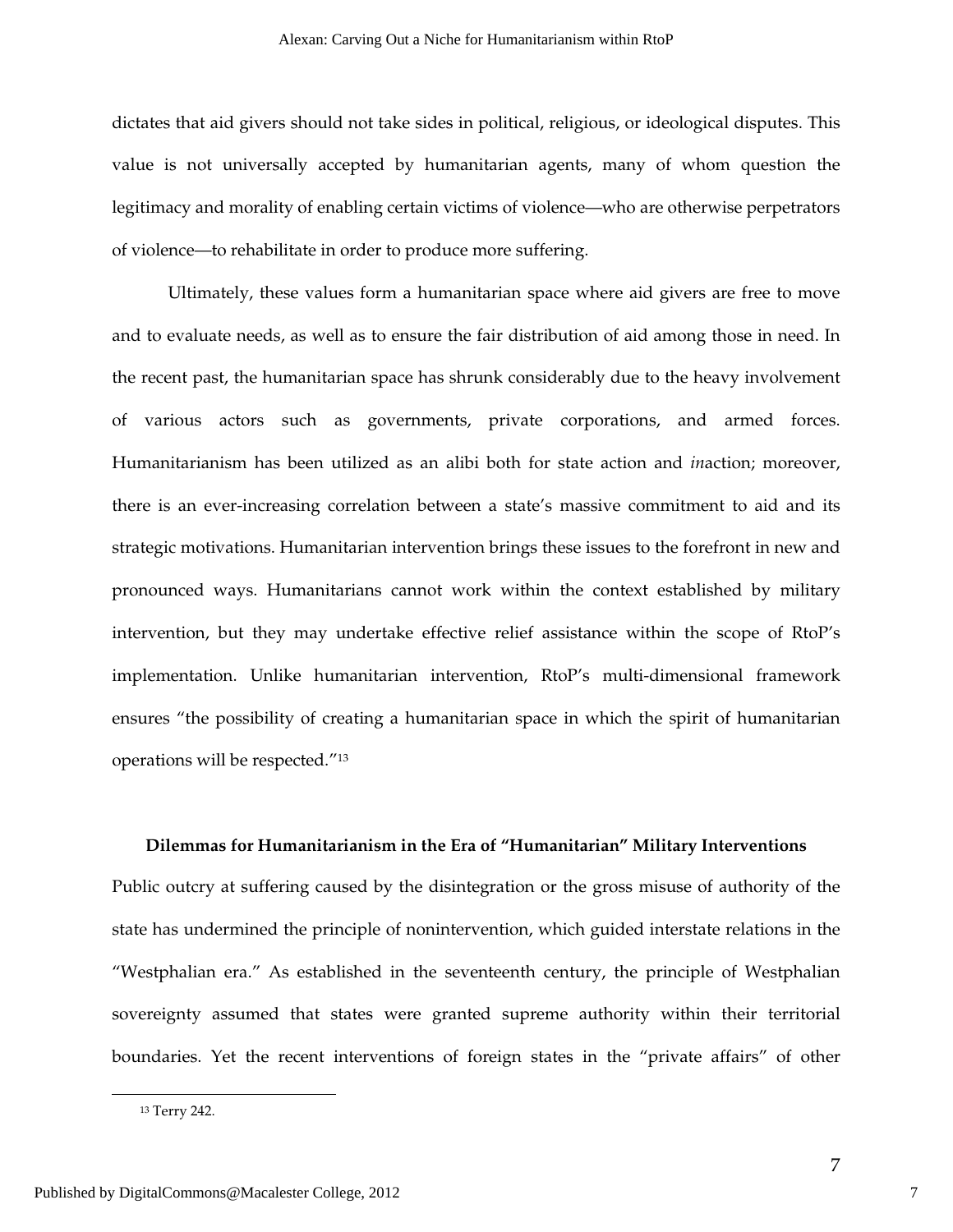states—beginning with the 1999 military intervention in Kosovo staged by the international community—have marked a departure from the Westphalian conceptualization of sovereignty and a move toward twentieth and twenty-first centuries rights-based sovereignty. Humanitarian intervention reflects the international community's decision to prioritize individual rights over state sovereignty in cases of grave human rights violations. The recognition of human security over and above state boundaries takes a large stride toward global citizenship, where "each state is responsible not only to its own citizens but also to the citizens of the world."14 Intervention is "humanitarian" when "its aim is to protect innocent people who are not nationals of the intervening state from violence perpetrated or permitted by the government of the target state."15 Thus, in theory, the case for "humanitarian intervention" is based on humanitarianism itself. Yet despite claims that humanitarian intervention is inspired by humanitarian considerations, most humanitarians stress that, stripped of humanitarian clothes, humanitarian intervention is war. David Rieff emphasizes "the reality that, even at their most just and most defensible, wars involve, centrally, the slaughter of innocents, no matter how hard scrupulous soldiers, or their political masters, try to minimize such killing."16 The logic of war supersedes the logic of humanitarianism even in *humanitarian* war. Beyond that logic, humanitarianism itself has become a moral imperative—a status that endows humanitarian considerations with incredible strength. As Rieff notes, "humanitarianism puts war beyond debate, when war should never be beyond debate" (218). The imperative rises above and beyond other considerations, as it happened in Bosnia, in

l

<sup>14</sup> Gade 223.

<sup>15</sup> Terry Nardin and Melissa Williams, eds. *Humanitarian Intervention* (New York: New York University Press, 2006): 1.

<sup>16</sup> David Rieff, *A Bed for the Night: Humanitarianism in Crisis* (New York: Simon and Schuster Paperbacks, 2002): 284.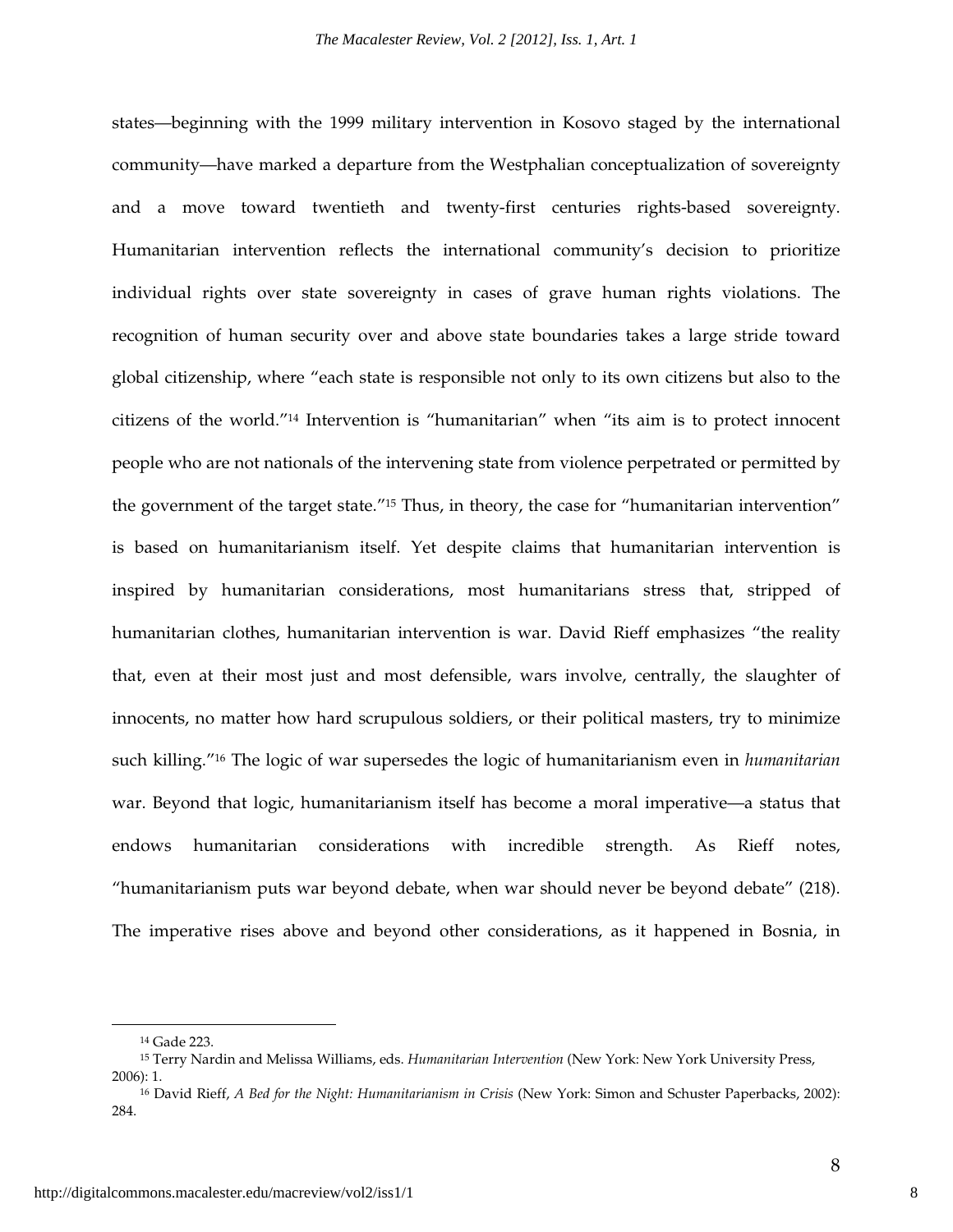Kosovo, and in Afghanistan. The humanitarian imperative has thus been abused in the context of humanitarian intervention.

The language of humanitarian intervention offends the susceptibilities of many in the humanitarian sector. Discourse on the "right to intervene" "focuse[s] attention on the claims, rights and prerogatives of the potentially intervening states rather than the urgent needs of potential beneficiaries."17 Scholars and practitioners have argued that humanitarian intervention is a replay of imperialism under the guise of humanitarianism. Adopting the vision that there is a "right" to intervene is parallel to the old colonial norms. Dialogue between aid providers and the crisis's so-called "victims" is minimal, widening the gap between external and internal actors. Moreover, humanitarian intervention is limited in scope as it ignores the potential need for preventive action or follow-up assistance—limitations I shall later juxtapose with the corresponding contributions of RtoP.

 The right of intervention on humanitarian grounds has been criticized by partisans of humanitarian independence as endangering the humanitarian enterprise by attempting to make humanitarianism "the servant of state power."18 In fact, academic literature has elevated the idea that "[h]umanitarian intervention is never purely humanitarian"19 to the status of a universally accepted truth. Many scholars argue that the international community has been motivated to intervene by the desire to promote and protect core values such as freedom, democracy, and humanitarianism. These motivations have complicated the administration of humanitarian intervention and have rendered certain conflicts peripheral to international security—despite the fact that from a humanitarian perspective, all humanitarian crises are equally important. Recent years have witnessed a dramatic growth in military involvement in

<sup>17</sup> Michael Newman, "Revisiting the 'Responsibility to Protect," *The Political Quarterly* 80: 1 (March 2009): 94. <sup>18</sup> Rieff 98.

<sup>19</sup> Mona Fixdal and Dan Smith, "Humanitarian Intervention and Just War," *Mershon International Studies Review* 42 (1998): 284.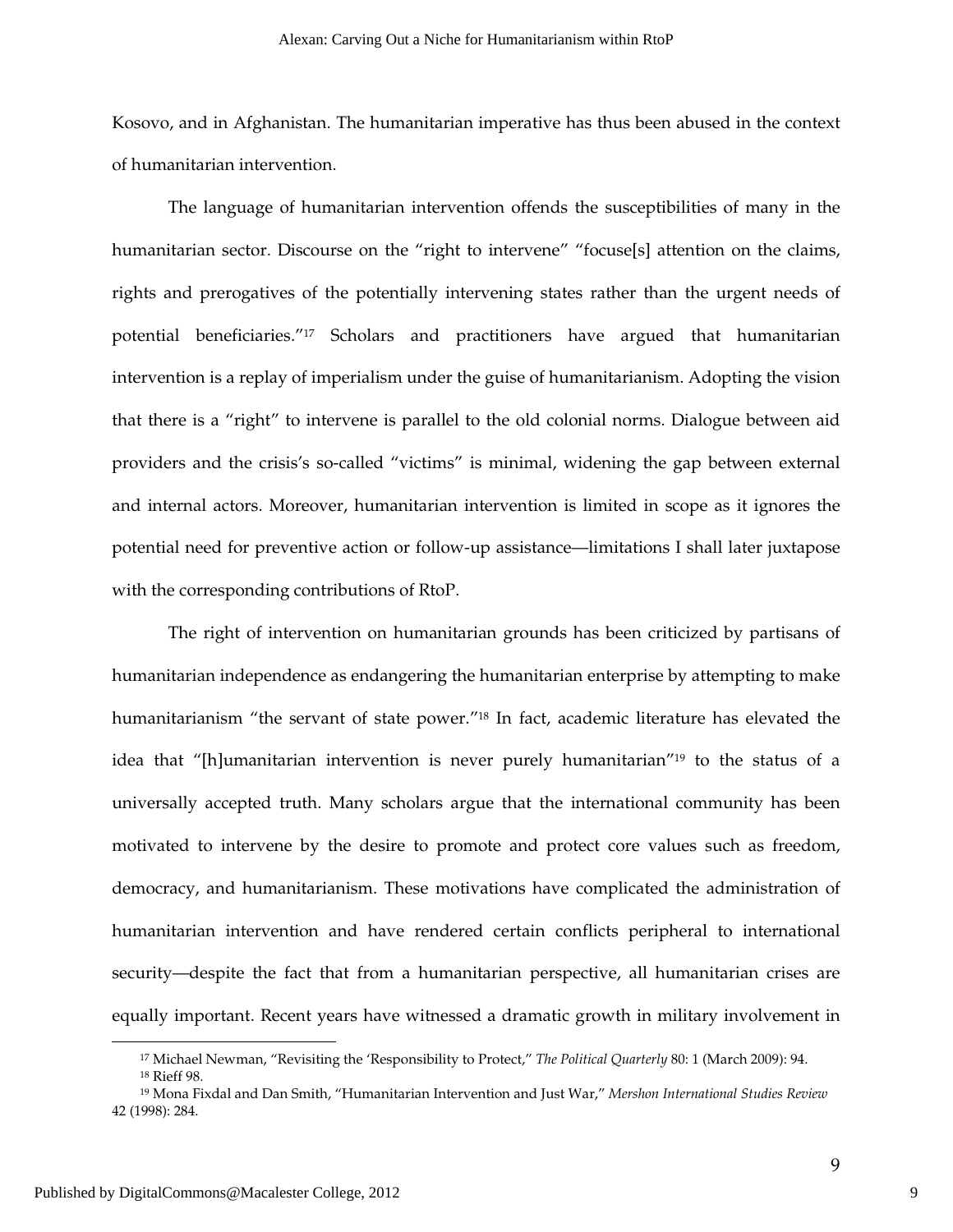relief activities, particularly in Afghanistan and Iraq. Yet the motivations of the military do not entirely match those of humanitarian organizations—even when intervention is dressed in humanitarian terms. The military's motives are intrinsically linked to an overall political strategy. "Humanitarian action is premised on the equal worth of all human beings, yet military interventions since Somalia have been selectively undertaken by governments with direct national interests: the French in Rwanda, the United States in Haiti, the Russians in Georgia, the Australians in East Timor, NATO governments in Kosovo, the Nigerians in Liberia, and the British in Sierra Leone."20 When governments include humanitarian activities in the mission mandates of and tasks undertaken by their armed forces, humanitarian organizations and the military cannot retain clearly defined and distinct roles and responsibilities on the ground. Needless to say, the complex relationship between civilian and military personnel compromises the perception of neutrality and impartiality of humanitarian assistance. Philippe Conraud recently noted that the perceived impartiality of UN aid agencies and NGOs is at risk in Côte d'Ivoire: "Aid workers have to be particularly careful in all UN integrated missions (where humanitarian and military UN missions are managed under the same umbrella), … 'especially here where UNOCI's actions have been controversial both in Côte d'Ivoire, and outside."<sup>21</sup> Associating with outside military forces hinders access to civilians and puts civilian lives at risk. Such was the case with the Kosovar refugee camps in northern Albania that were shelled by Yugoslav forces due to the presence of NATO troops within them.

Moreover, misappropriating the language of "humanitarian intervention" in cases where armed intervention is not purely driven by humanitarian goals can be devastating for persecuted people in need of assistance in the future. Critics have claimed that the people of

<sup>20</sup> Fiona Terry, "Military Involvement in Refugee Crises, A Positive Evolution?," *The Lancet* 357: 9266 (May 2001): 3.

<sup>21</sup> IRIN, "Côte d'Ivoire: Aid agencies fighting to remain impartial," http://www.irinnews.org/Report.aspx?ReportID=92557 (April 2011).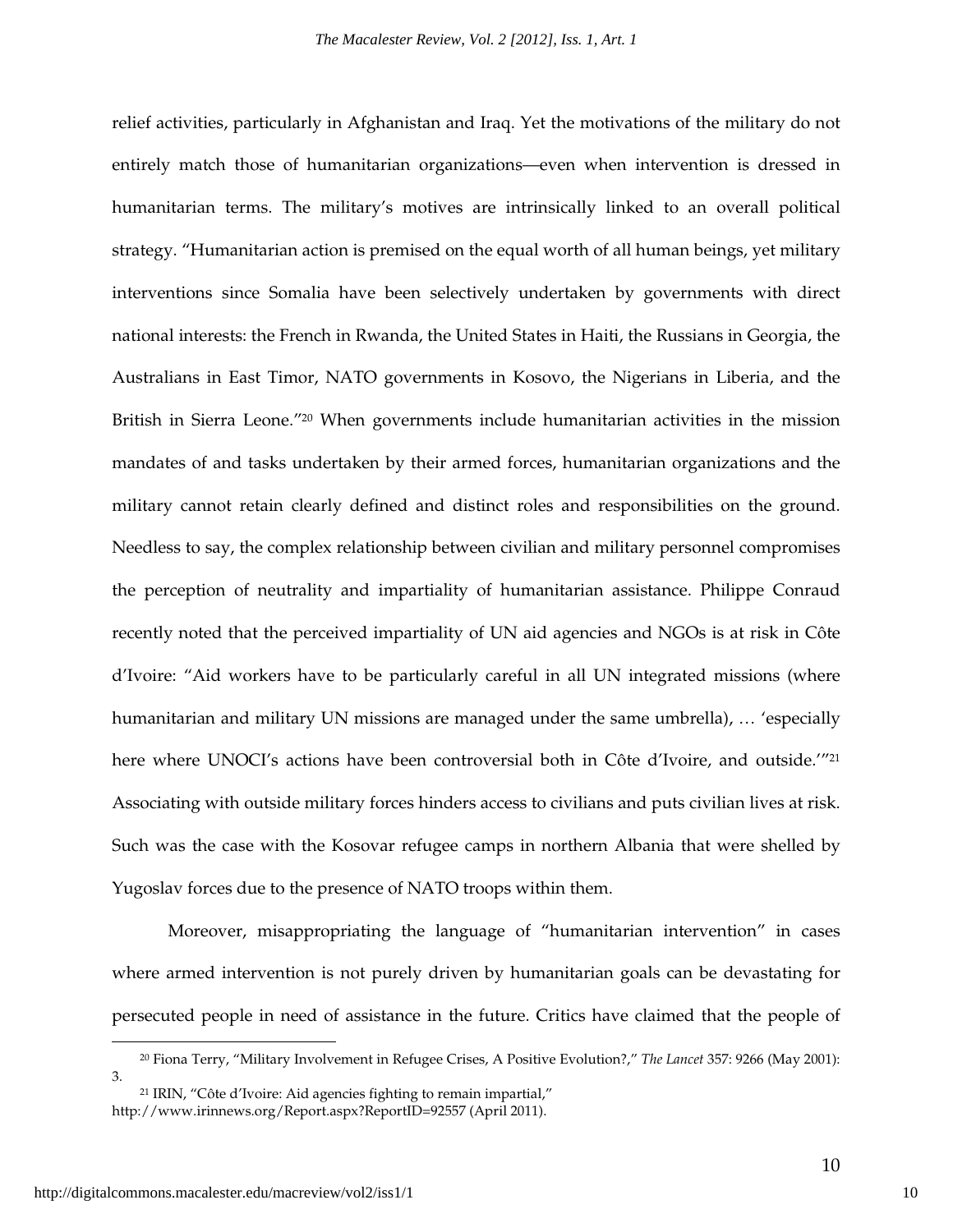Darfur are victims of this rhetoric. Alluding that the Iraq war was not a *humanitarian* intervention, Sudan's parliamentary speaker, Ahmad Ibrahim al-Tahir, warned against intervention in his country, saying: "If Iraq opened one gate of hell for the West, we will open seven of its gates. We will not surrender this country."<sup>22</sup>

#### **The Responsibility to Protect Doctrine**

The International Commission on Intervention and State Sovereignty (ICISS) articulated the idea of the "responsibility to protect" as it sought to develop a new normative framework that would ensure that there were no more mass killings or ethnic cleansings. The Commission responded to Kofi Annan's explicit plea that the international community avoid future Rwandas and Kosovos. The debate over sovereignty versus intervention was reframed in terms of the responsibility to protect. States adopted RtoP in 2005. The doctrine's authors insisted that achieving international consensus required a change in terminology and the adoption of a new discourse, one incorporating different emphases and nuances. The development of RtoP represents an evolution in international norms. Its core commitments are worth quoting due to their revolutionary overturn of established international law, namely the endorsement of national jurisdiction free from external intervention:

138. Each individual State has the responsibility to protect its populations from genocide, war crimes, ethnic cleansing and crimes against humanity. This responsibility entails the prevention of such crimes, including their incitement, through appropriate and necessary means. We accept that responsibility and will act in accordance with it…

139. The international community, through the United Nations, also has the responsibility to use appropriate diplomatic, humanitarian and other peaceful means, in accordance with Chapters VI and VIII of the Charter, to help protect populations from genocide, war crimes, ethnic cleansing and crimes against humanity. In this context, we are prepared to take collective action, in a timely and decisive manner, through the Security Council, in accordance with the Charter, including Chapter VII, on a case-by-

<sup>22</sup> BBC News, "Sudan Grudgingly Accepts UN Vote" ( September 9, 2004). See http://news.bbc.co.uk/1/hi/world/africa/3670590.stm.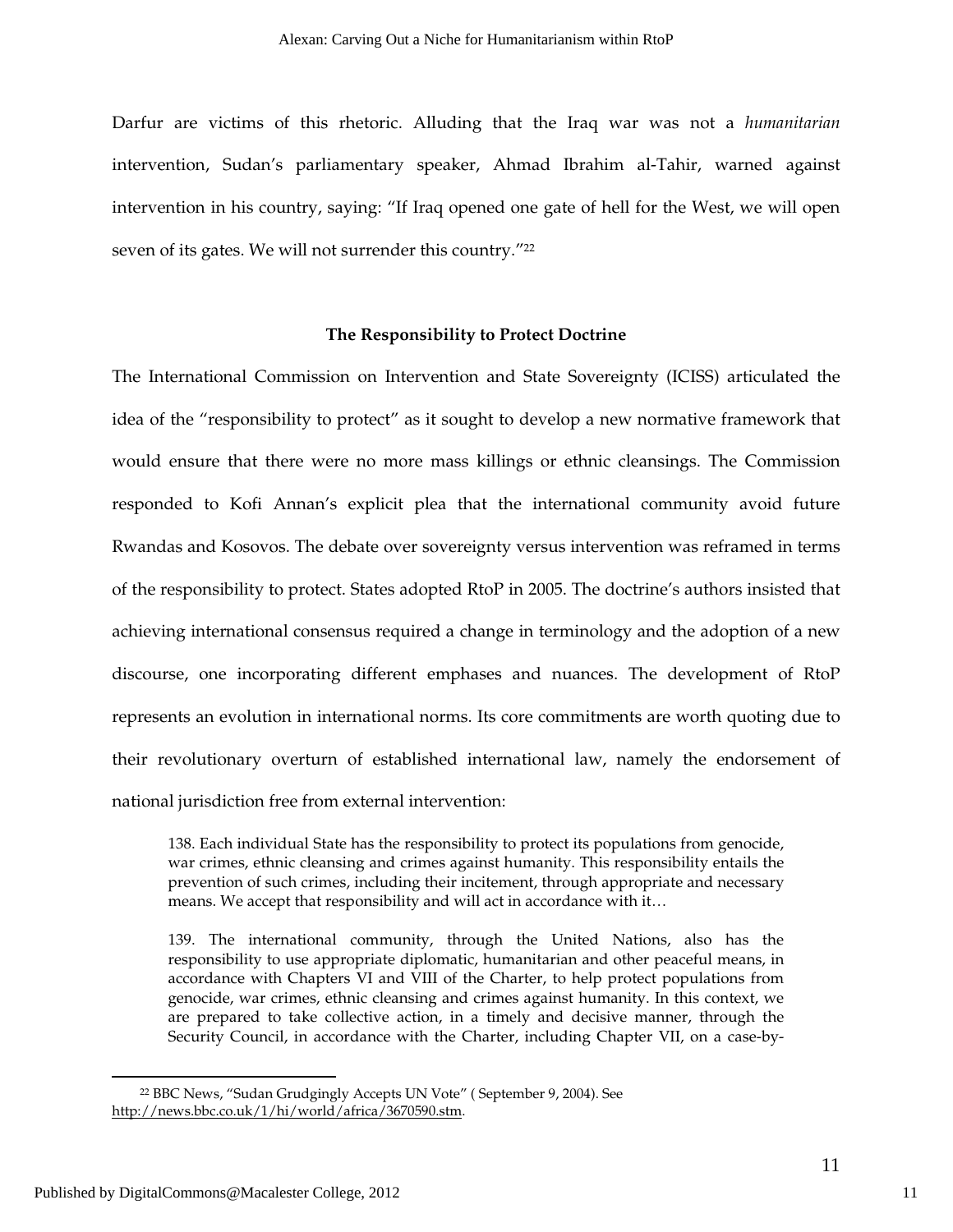case basis and in cooperation with relevant regional organizations as appropriate, should peaceful means be inadequate and national authorities manifestly fail to protect their populations from genocide, war crimes, ethnic cleansing and crimes against humanity…<sup>23</sup>

For one, states are entrusted with the primary responsibility to protect the security of their citizens. Should they fail to do so, the principle of non-intervention yields to the international responsibility to protect. The responsibility is threefold: to prevent, to react, and to rebuild. This triad is to be undertaken on a case by case, hence discretionary, basis. In other words, when the host state manifestly fails in its responsibility to protect its citizens, states—as members of the international community—agree to use all peaceful means to protect vulnerable populations. If, and only if, these peaceful measures fail or constitute an inappropriate approach to the crisis, the Security Council may mandate the use of any means necessary, including non-consensual force. By incorporating both peaceful and coercive means of preventing or bringing mass atrocities to an end, RtoP constitutes a real conceptual change from humanitarian intervention.

As I mentioned before, "[h]umanitarian relief is increasingly seen as giving Western governments the appearance of 'doing something' in the face of a tragedy while providing an alibi to avoid making a riskier political or military commitment that could address the 'roots of the crisis.'"24 RtoP's emphasis on "responsibility" has the potential to translate into a deeper political commitment to protection, thus reducing the possibility that governments intervene *ad hoc* merely to further their own political agendas or that they evade involvement. On a similar note, "many civil society groups and agencies feel that the root of many of their problems in attempting to protect civilians lie in being unable to engage political will from key states in a

<sup>23</sup> ICISS, *The Responsibility to Protect: Report of the International Commission on Intervention and State Sovereignty,*  Ottawa: International Development Research Council, (2001).

<sup>24</sup> David Chandler, "The Road to Military Humanitarianism," *Human Rights Quarterly* 23 (2001) 699.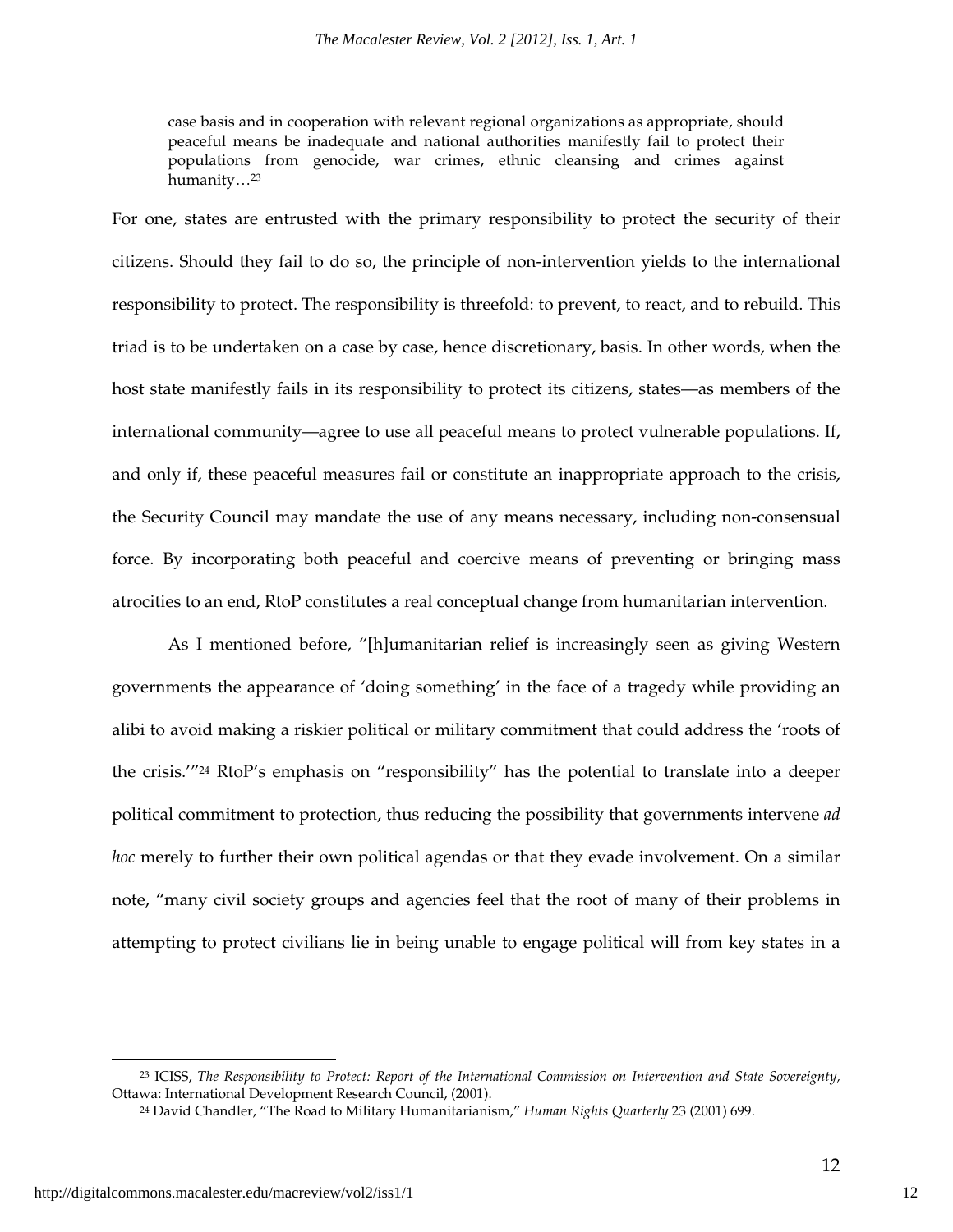timely manner, and then convert this will into practical assistance."<sup>25</sup> The RtoP doctrine holds such a promise. The notion of an international responsibility to protect persons in need of humanitarian assistance frames the international community's actions within the concept of humanitarianism—as providing protection and relief from suffering. Put simply, RtoP comes into play in response to needs, which may enable states to move beyond issues of sovereignty and security. The emphasis on needs rather than on a "right to intervene" has calmed the debate between the global North and the global South—a development that largely avoids imperialist allegations. "If allowed to achieve its potential, RtoP can develop into an effective multi-layered response to humanitarian crises. Humanitarianism is already embedded within, rather than at the margins of, contemporary conflict. Provided the development of RtoP, relief workers could locate a niche within the multi-faceted paradigm established by the doctrine in order to facilitate its proper implementation.

My aspirations in this paper are modest in that I will but briefly address the operational shortcomings of RtoP. Scholars have identified the problematic dimensions that lie at the heart of RtoP in the contemporary global context. Not only is it hard to mobilize political will to act and overcome the scarce capacities of international actors, but also interveners have recently encountered domestic resistance against international engagement. Implementing preventive strategies has proven to be a complex matter since most states resist to be put on a watch list for fear of tainting their international reputation. Moreover, political blockades in the international response to mass atrocities can prevent timely action. Yet scholars have also sought remedies and given subsequent advice to counter such shortcomings. For one, an array of actors—subregional organizations, civil society organizations, human rights groups, humanitarian

<sup>&</sup>lt;sup>25</sup> Susan Harris Rimmer, "Refugees, Internally Displaced Persons and the 'Responsibility to Protect," Policy Development and Evaluation Service 185 (2010): 5.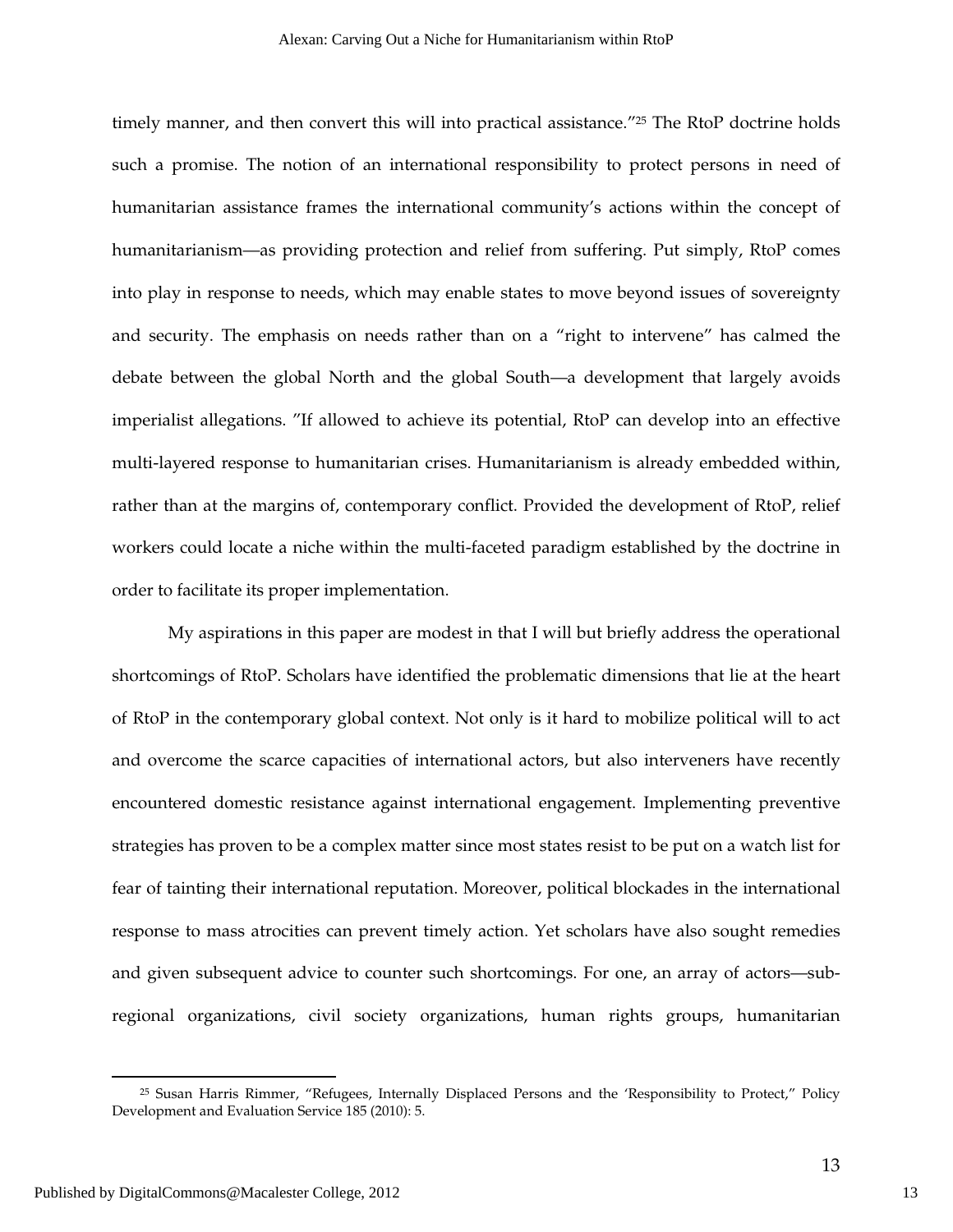organizations—can work to build the infrastructure necessary for RtoP. As will emerge from my paper later on, humanitarians can play an important role in strengthening implementation.

# **The RtoP Doctrine's Contributions to Military Intervention and Its Proper Implementation**  RtoP sends the message that humanitarian concern cannot be used as a pretext for intervention. Nonetheless, some members of the international community are concerned that RtoP is "simply a more sophisticated way of conceptualizing and hence legitimizing humanitarian intervention."26 They suspect that RtoP is a "Trojan horse" for the legitimization of unilateral intervention. Yet RtoP can reduce the international community's temptation to focus exclusively on military responses to grave humanitarian problems, since, far from enabling non-consensual military intervention, the doctrine is an important mechanism for constraining the use of force. RtoP limits the scope of the intervention agenda to four internationally codified cases: genocide, war crimes, ethnic cleansing, and crimes against humanity. These thresholds for military intervention are meant to constrain governments' ability to abuse RtoP and limit the scope of potential Security Council interventionism.27 Ramesh Thakur argues that RtoP's criteria prevents states from misappropriating the language of humanitarianism for geopolitical and unilateral interventions. In cases not meeting the thresholds, RtoP urges merely non-coercive protection measures such as humanitarian assistance. "This is why Western powers' choice to send humanitarian assistance rather than intervene militarily in Chechnya, where just cause arguably existed but the requirements of right authority, proportionality and likelihood of success would not have been met, was perfectly consistent with R2P doctrine.<sup>"28</sup> Humanitarian

l

<sup>26</sup> Alex J. Bellamy, "The Responsibility to Protect and the Problem of Military Intervention," *International Affairs* 84, 4 (2008) 616.

<sup>27</sup> Ramesh Thakur, *The United Nations, Peace and Security: From Collective Security to the Responsibility to Protect* (Cambridge: CU Press, 2007) 260.

<sup>28</sup> Charli Carpenter, "Libya and the Responsibility to Protect," *Small Wars Journal* (March 28, 2011).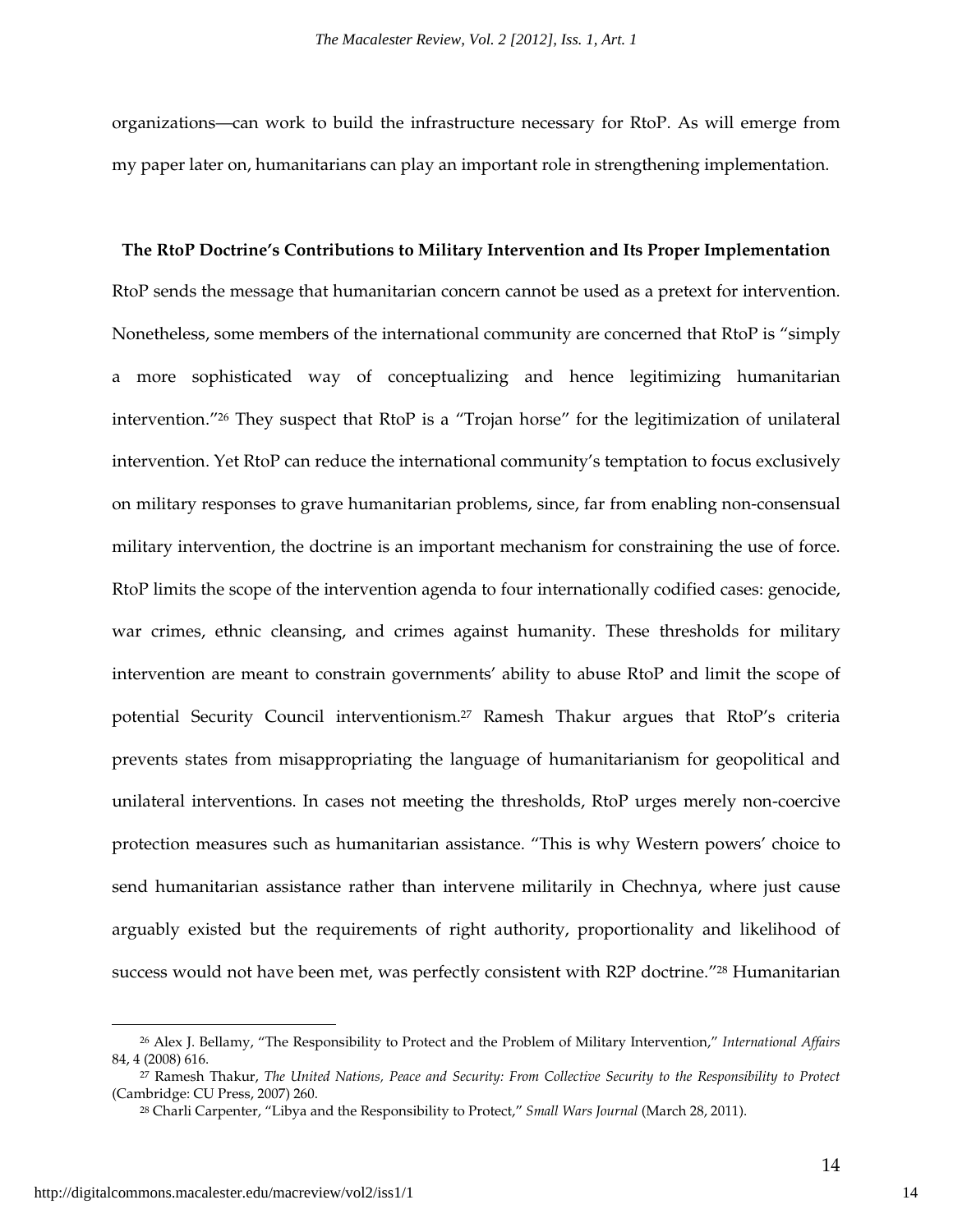actors can rejoice in that, according to RtoP, states cannot claim a humanitarian mantle for armed intervention.

Furthermore, the doctrine intends to minimize the gap between intervening militarily and doing nothing, for it offers a wide array of options ranging from diplomatic pressure to economic and political sanctions. Military coercion emerges as a last resort. Alex Bellamy writes, "by incorporating political and diplomatic strategies alongside legal, economic and military options, R2P points toward holistic strategies of engagement that can overcome the temptation to visualize complex problems in exclusively military terms."29 However, the international community continues to struggle with separating RtoP from military action. The international responses to the crisis in Darfur and to Cyclone Nargis in Myanmar/Burma illustrate the international community's temptation to conflate the two. In regards to the crisis in Darfur, activists and political leaders advocated for the implementation of RtoP through the deployment of military forces with little consideration to the doctrine's other tenets. Despite the military junta's inability to respond effectively to the crisis in Burma, the government permitted limited external humanitarian action. External political leaders, such as at the French foreign minister Bernard Kouchner, once again tied RtoP with proposals for the use of military force in order to secure the delivery of aid to Burma. The international community should shift its focus from RtoP's militaristic component and consider the other commitments associated with RtoP. I will later focus on the non-coercive measures to prevent and to protect vulnerable populations.

The protection of civilians stands at the heart of RtoP and has positive implications for humanitarian work. In 2004, the United Nations Office for the Coordination of Humanitarian Affairs reported that "the lack of security remains the predominant and most visible threat to

<sup>29</sup> Bellamy 630.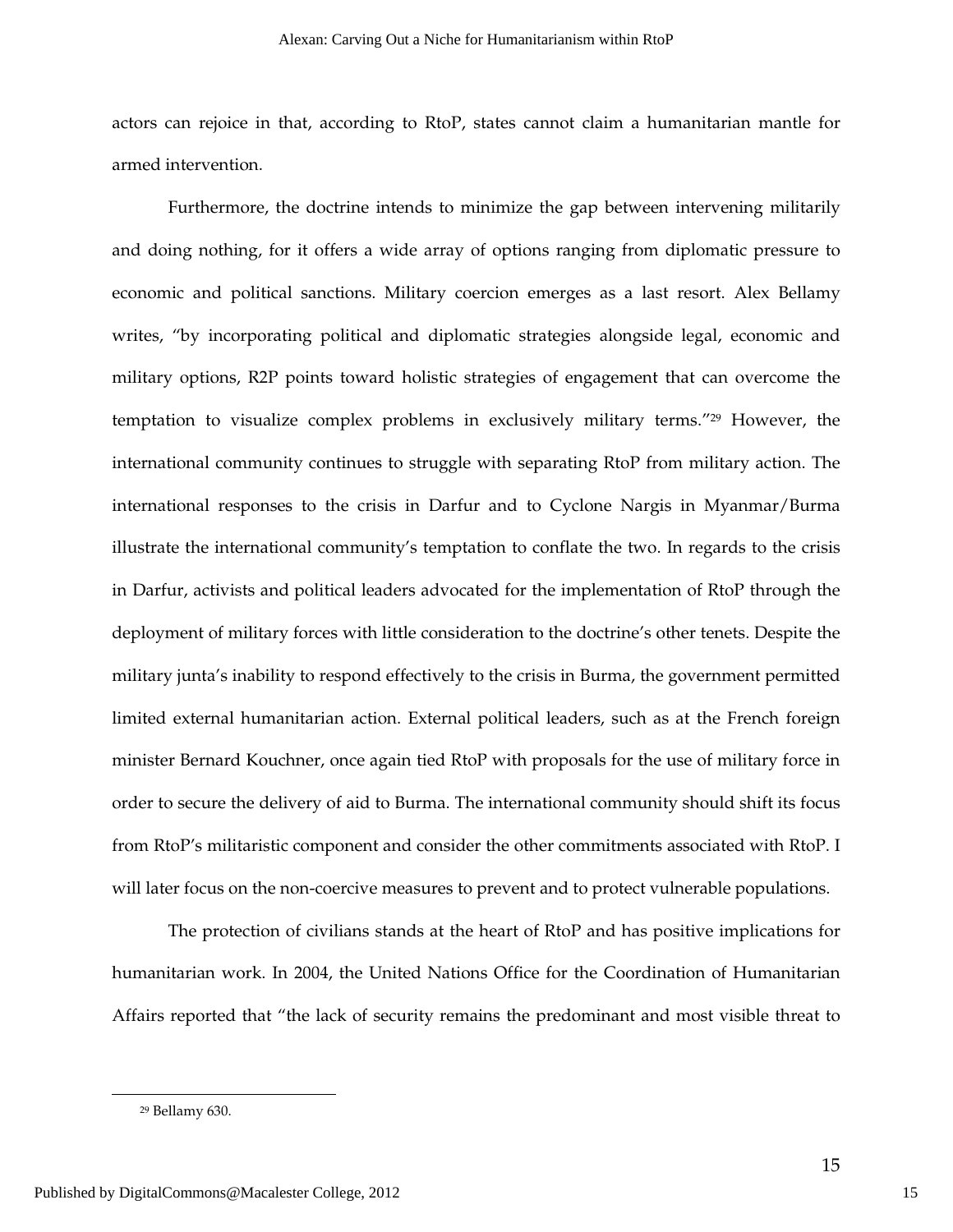access"30 to populations affected by conflict. Protection from violence is a task that humanitarian organizations are unable to assume effectively, but positive peace-supporting activities can be linked to the provision of life-saving humanitarian aid in war situations. Indeed, well-organized peace operation may succeed in effectively protecting vulnerable citizens and ensuring access for relief workers. The mandate for the RtoP-based mission in Sudan, for example, reads, UMMIS was mandated "to facilitate and coordinate, within its capabilities and in its areas of deployment, the voluntary return of refugees and internally displaced persons, and humanitarian assistance, inter alia, by helping to establish the necessary security."31 Gaining and maintaining access to the most vulnerable people in conflict is critical to the delivery of humanitarian assistance and protection. Thus, humanitarian personnel can benefit from such mandates that facilitate their access to victims.

As with all interventionist operations, including humanitarian action, implementing RtoP can have potential unintended consequences. The international community can avoid these effects through a thorough examination of the crisis. After all, the "definition of a situation very much matters: How bystanders see it and what sense they make of it shapes their actions."32 Alan Kuperman provides several suggestions for the positive implementation of RtoP. Unless state retaliation is grossly disproportionate, he argues, the international community should refuse to intervene in any way. The international community should retain RtoP's intervention option for extreme cases in order "to discourage states from responding disproportionately to rebellion by intentionally harming civilians."33 This approach would serve

l

<sup>30</sup> 2004 Parliamentary Hearing at the United Nations, "Strengthening Humanitarian Action in Conflict: Defining the Parliamentary Role," 19-20 October 2004.

<sup>31</sup> U.N. Security Council Resolution 1590, 24 March 2005.

<sup>32</sup> Ervin Staub, "The Origins and Prevention of Genocide, Mass Killing, and Other Collective Violence," *Peace and Conflict: Journal of Peace Psychology* 5:4 (1999): 318.

<sup>33</sup> Alan J. Kuperman, "Rethinking the Responsibility to Protect," *The Whitehead Journal of Diplomacy and International Relations* (2009): 26.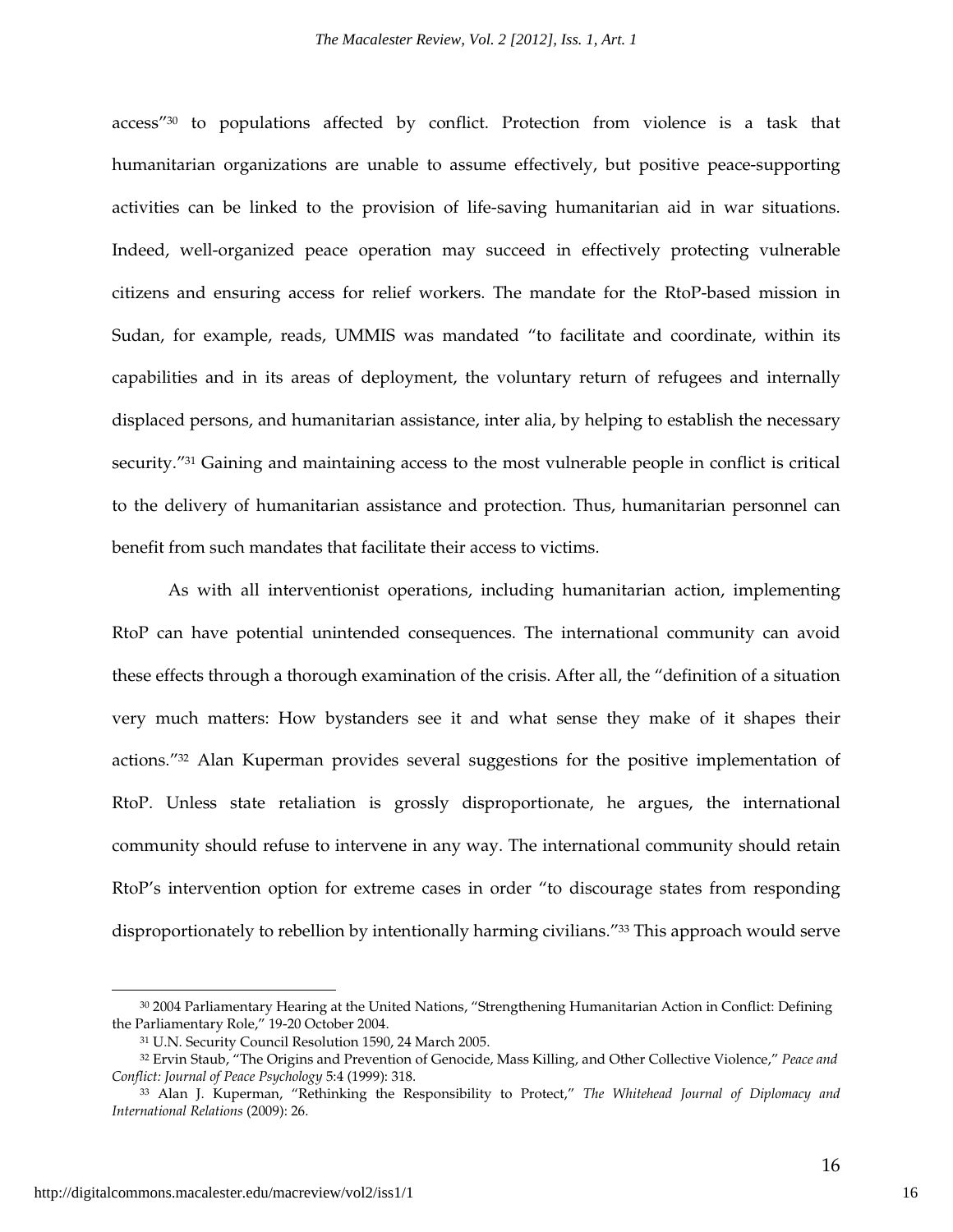as an incentive toward less violent action for all parties in civil conflicts. Humanitarian aid, such as food, water, sanitation, shelter, and medical care, must be delivered in a manner that minimizes the benefits to rebels, many of whom intercept aid convoys and transform refugee camps into training and recruitment centers. Installing security systems and networks may prevent such problematic developments. Moreover, external actors should attempt to persuade states to address the grievances of non-violent domestic groups in their midst. Also, they should abstain from appropriating territory or authority to a domestic opposition without the implementation of preventive measures against a potentially violent backlash.

#### **Conflict Prevention and RtoP**

One of the humanitarian sector's most conservative members, the ICRC, presented its stance on armed intervention:

While armed intervention in response to grave violations of human rights and international humanitarian law may be unavoidable in certain extreme situations, what we expect of the community of States is that they should not view either such intervention or the situations that have caused it as inevitable. To systematically use armed intervention for humanitarian purposes would amount to an abdication by the international community of its true responsibilities: preventing conflict and promoting the basic values expressed in international humanitarian law.<sup>34</sup>

It is surprising that the ICRC identifies conflict prevention as one of the international community's principal responsibilities given the organization's strong commitment to humanitarian principles. But the ICRC's realization matches the ICSS's acknowledgement that "[i]t is very often the very policies of outside states, nonstate actors, international organizations, and the international financial institutions (IFIs) that exacerbate the grinding poverty, inequality, poor governance, and patrimonial politics that are often identified as the root causes

<sup>34</sup> Anne Ryniker, "The ICRC's Position on 'Humanitarian Intervention,'" *IRRC* 83: 842 (June 2001): 532.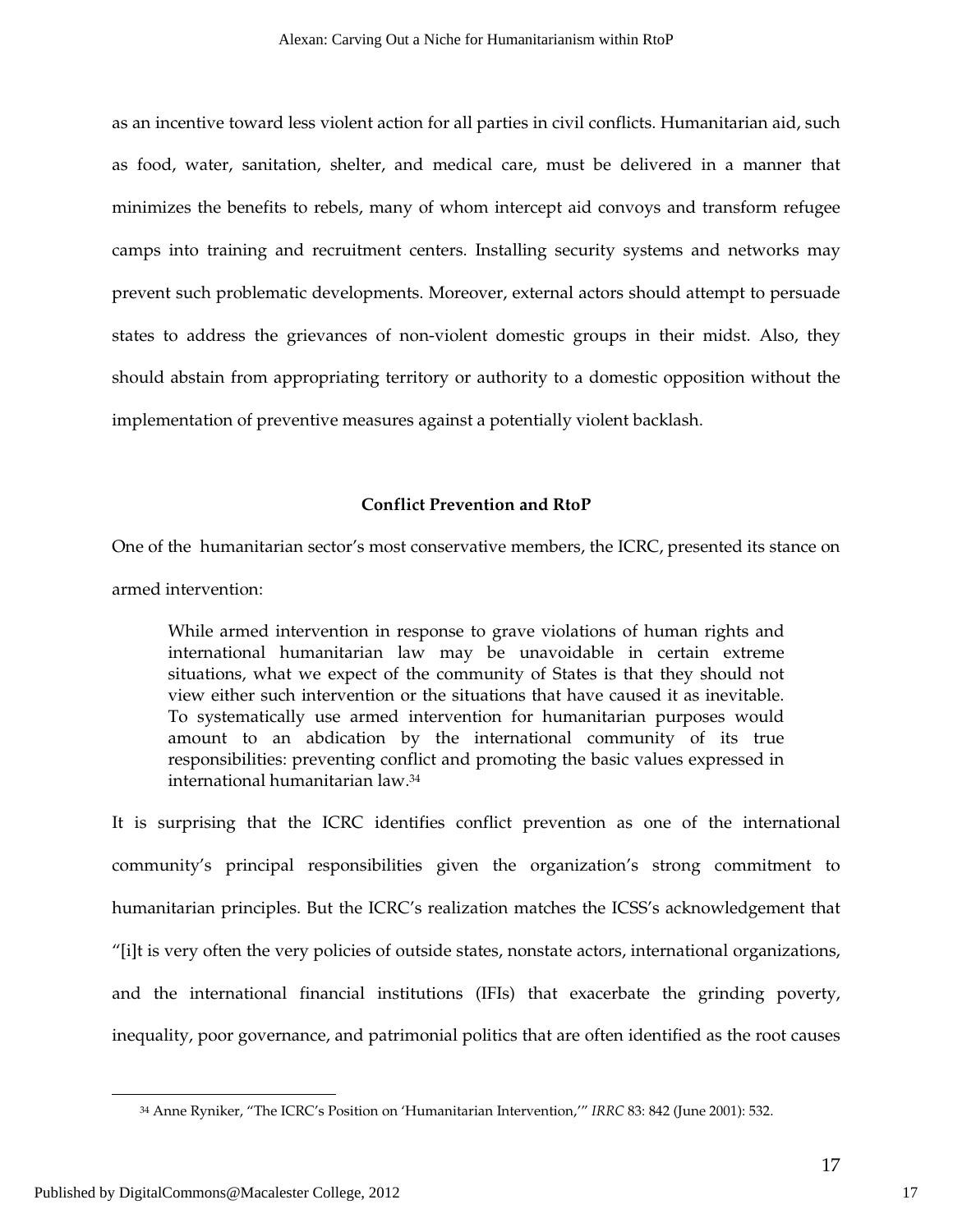of armed conflict."<sup>35</sup> <sup>36</sup> As I mentioned earlier in my paper, RtoP offers a richer conceptual framework than humanitarian intervention. The doctrine's authors have stressed that the prevention pillar is at the heart of RtoP. Preventive intervention tends to consist of a response to situations where the momentum toward violence against a vulnerable population has already been established.

Ervin Staub argues that "[p]overty, the experience of injustice, and social and psychological disorganization that prevents the meeting of basic human needs in a rapidly changing world tend to lead people to turn to ethnic, religious, national, or other 'identity' groups to strengthen individual identity and to gain support and security"37—which often leads to collective violence. The relationships between social conditions and violence are complex and multidimensional, yet passivity by external bystanders encourages perpetrators and thus, it is not a viable option. Humanitarians can work to reduce the potential of violence by adopting prevention measures, particularly in areas where the basic human needs of individuals are not fulfilled. Humanitarians can play a key role in healing and rebuilding communities to improve individual lives and avoid continued violence.

Humanitarian absolutists that abide by humanitarian principles may rejoice in that "diplomatic ideas of prevention are associated with early warning, preventive diplomacy and crisis management"38 rather than with the root causes of conflict such as economic inequality and underdevelopment. Their involvement in crises can thus prioritize the alleviation of suffering over remedying its root causes. RtoP's emphasis on prevention may reduce the

<sup>35</sup> Alex J. Bellamy, "Conflict Prevention and the Responsibility to Protect," *Journal of Global Governance* 14 (2008): 150.

<sup>36</sup> Anne Orford also asserts that "resort to the use of force as a response to security and humanitarian crises continues to mean that insufficient attention is paid to the extent to which the policies of international institutions themselves contribute to creating the conditions that lead to such crises" in "Muscular Humanitarianism: Reading the Narratives of New Interventionism," *European Journal of International Law* 10: 4 (1999): 681.

<sup>37</sup> Staub 304.

<sup>38</sup> Rimmer 11.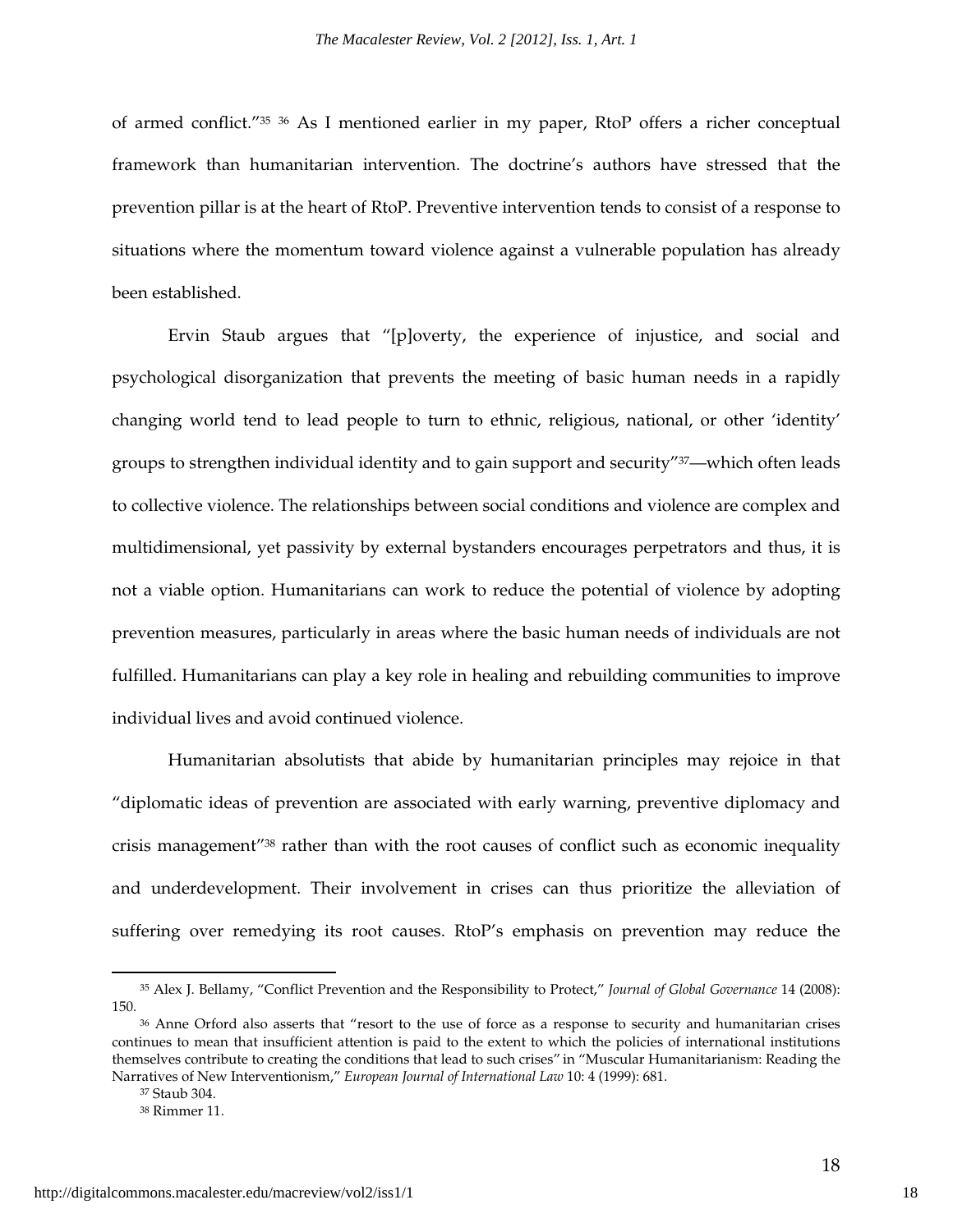politicization of aid since humanitarians may have the opportunity to operate in an environment that is less divided along political or ideological lines.

Crisis management activities flow from an armed conflict already in flight. Components of conflict prevention under this conception point to a human security approach. Indeed, the stress upon the wider human security agenda was an integral part of the ICSS's report. Born in the policy world, the concept of human security was first employed in the 1994 UNDP *Human Development Report*. The UNDP vision of human security was broad, encompassing various dimensions, including economic, food, health, environmental, personal, community and political security. The object of security shifted from an exclusive stress on territorial security from external aggression to a greater stress on individuals and communities and the multiple threats to security that they face in their own lives. Focusing on the concept of human security means adopting a bottom-up or local approach to security. In practical terms, human security is about ensuring basic human needs in economic, health, food, social and environmental terms. On the other hand, it is about removing the use, or threat, of force and violence from people's everyday lives.

Michael Newman writes, "Human security concentrates on the following distinct, but interrelated, areas concerned with conflict and poverty: protecting people during violent conflict and in post-conflict situations; defending people who are forced to move; overcoming economic insecurities; guaranteeing the availability and affordability of essential health care; and ensuring the elimination of illiteracy, educational deprivation and schools that promote intolerance."39 This notion of "human security" has the merit of connecting a wide array of phenomena that cause deprivation and suffering—phenomena whose familiarity to relief workers is by no means limited in scope. Thus, the concept of human security shines a spotlight

<sup>39</sup> Newman, *Humanitarian Intervention*, 186-187.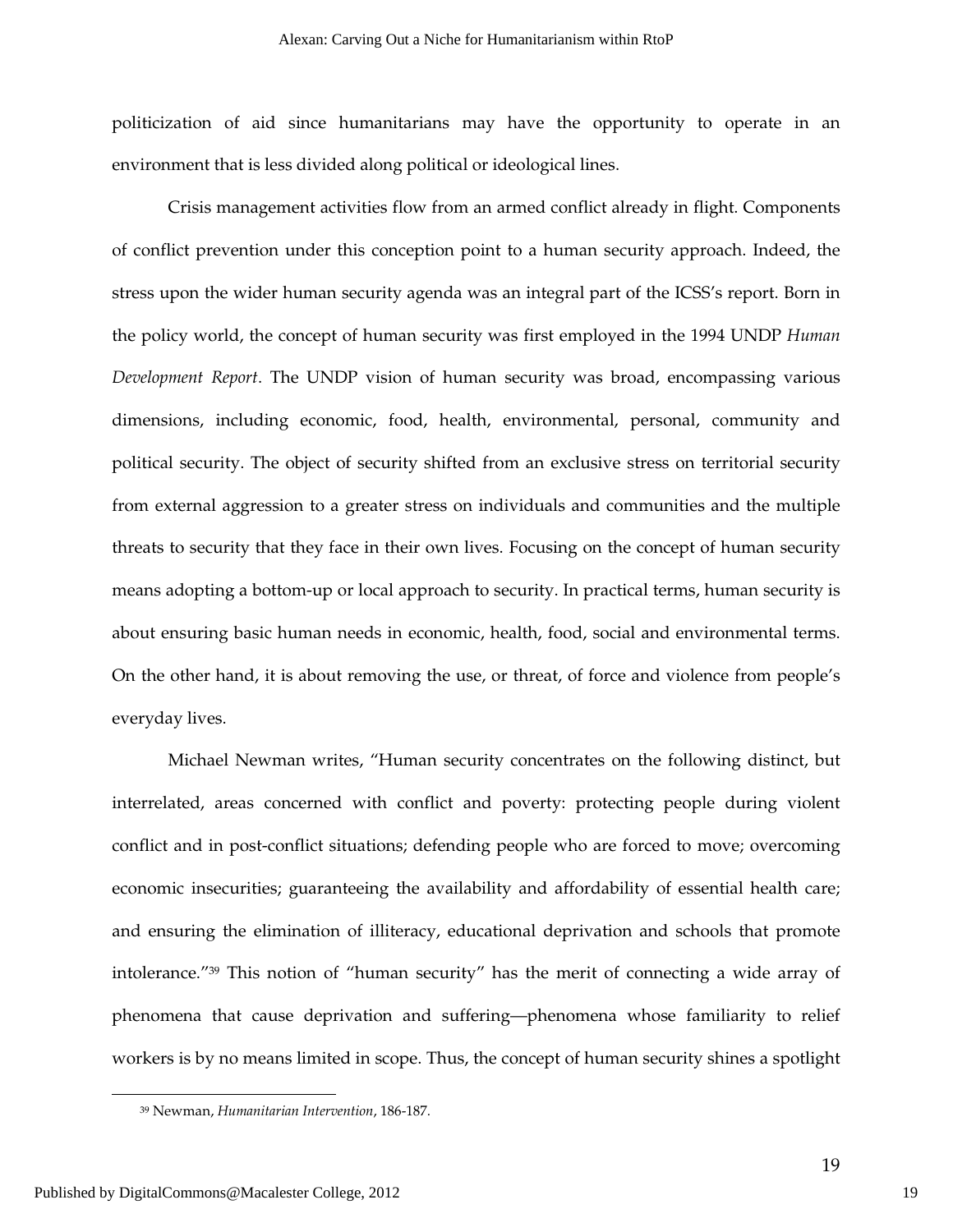on the role that humanitarian workers can play in conflict prevention. The RtoP doctrine focuses attention on the human needs of those seeking protection or assistance. And the "notion of international action for the purposes of human protection paradoxically [provides] a stronger link with the idea of humanitarianism than had been the case with the previous discourse"<sup>40</sup> of humanitarian intervention.

#### **RtoP's Role in Linking External and Local Actors to Ensure Humanitarian Effectiveness**

Anne Orford states that the RtoP doctrine "stands in a complicated relationship to a long tradition of absolutist or authoritarian state theorising in which the relation between state and subject was figured in terms of protection and obedience."<sup>41</sup> Yet the doctrine's authors strived to eliminate this dichotomy in order to achieve consensus at the international level and avoid placing the beneficiaries of aid in a passive, accepting role that undermines their sense of agency. A key feature of RtoP's human security component is its focus on individuals—an aspect that targets the empowerment of affected persons in conflict situations. Moreover, RtoP stresses that the international community assist crisis-affected countries reach their potential and ensure the security of their citizens on their own. Encouraging states to commit to capacitybuilding assistance is the first step in treating existing or potential humanitarian crises. Direct and pronounced interventionist measures are considered only when local efforts and every attempt to support them internationally fail. Thus, international intervention is subsidiary to the failure of local actors. This means that RtoP recasts intervention as a means to support selfrescue and resistance efforts.

<sup>40</sup> Newman, *Revisiting*, 95.

<sup>41</sup> Orford, "The Responsibility to Protect and the Politicization of International Law," Workshop at RegNet, ANU (2008).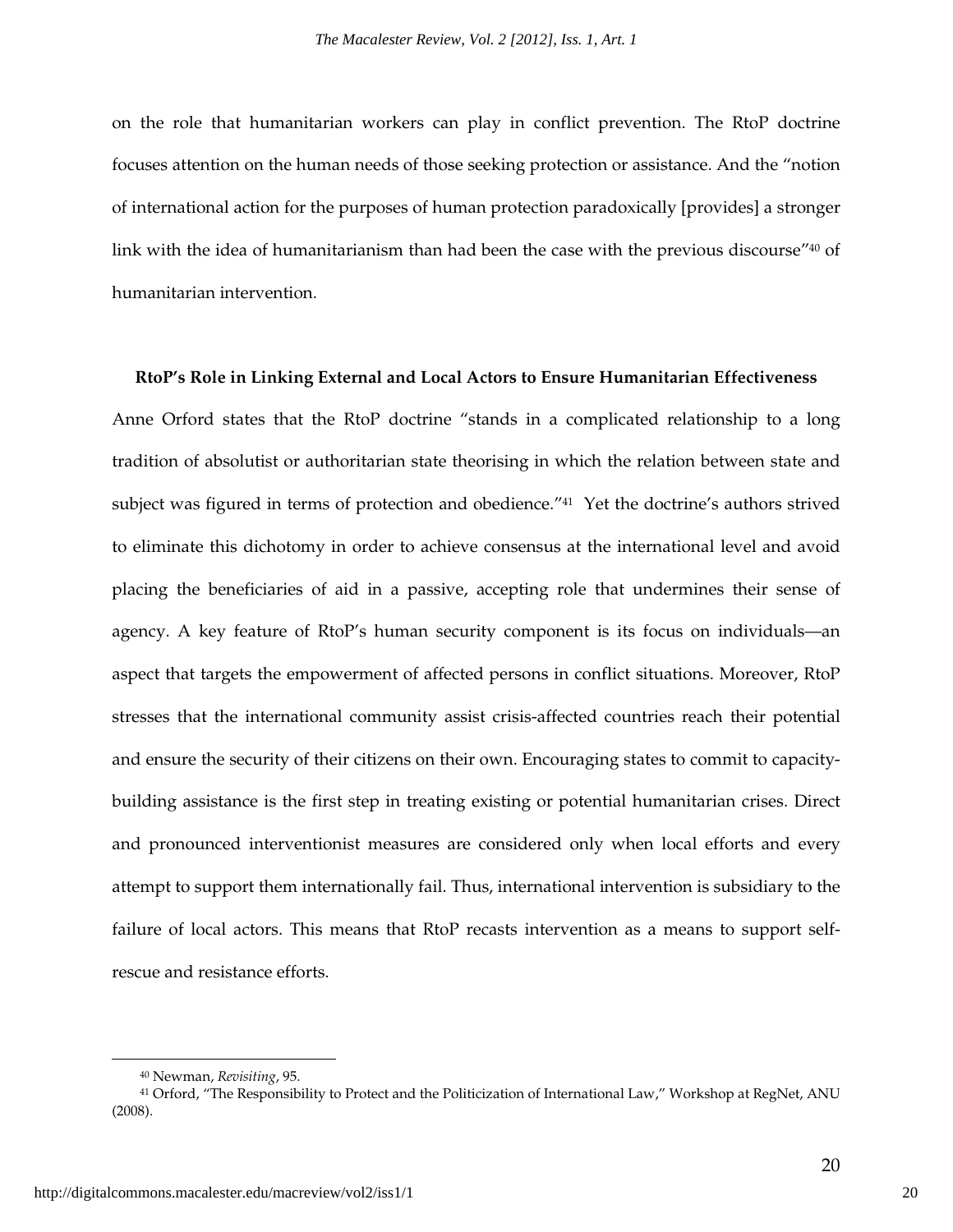In general, humanitarian assistance itself rests upon a problematic relationship between external and local actors. Scholars have highlighted the gap in perceptions and expectations that exists between external and local actors. In the context of humanitarian crises, "it is essential to understand why people rely on self-help—at the basic individual, family or community levels to achieve their own security, and under what circumstances they may have enough trust to pass over the provision of that security to political institutions."42 People will entrust their security to others under complex conditions, but interventionist mechanisms can be effective only when the international community holds a legitimate place of trust in the affected community. RtoP may foster understanding of the local context and may prevent external actors from reifying cultural practices—a tendency obscuring the reality that matters are in fact more fluid. The humanitarian space "entails the freedom to forge a relationship with the people [relief workers] are there to help—to listen to their stories and discuss their predicament as the first step to really respecting their dignity."43 RtoP's authors stress the importance of dialogue between international actors and local ones, and guaranteeing human security (in accordance to the doctrine's preventive paradigm) may ensure the possibility of dialogue.

Not only can aid provided in conflict settings exacerbate the conflicts that cause the suffering it is meant to alleviate, but also humanitarian assistance can lead to dependency on the part of those who receive it. Mary Anderson argues that humanitarian aid workers "often adopt a mode of operation that assumes that victims of crises can do little or nothing for themselves."44 Yet adopting efficient delivery systems is ineffective when the role of local people is minimal or nonexistent. RtoP encourages providers of aid to recognize that the so-

<sup>42</sup> Keith Krause and Oliver Jütersonke, "Peace, Security and Development in Post-Conflict Environments," Security Dialogue 36, 4 (2005) 453.

<sup>43</sup> Terry 242.

<sup>44</sup> Mary B. Anderson, " 'You Save My Life Today, But for What Tomorrow? Some Moral Dilemmas of Humanitarian Aid," in Jonathan Moore, ed. *Hard Choices: Moral Dilemmas in Humanitarian Intervention* (Boston: Rowman and Littlefield Publishers, 1998): 139.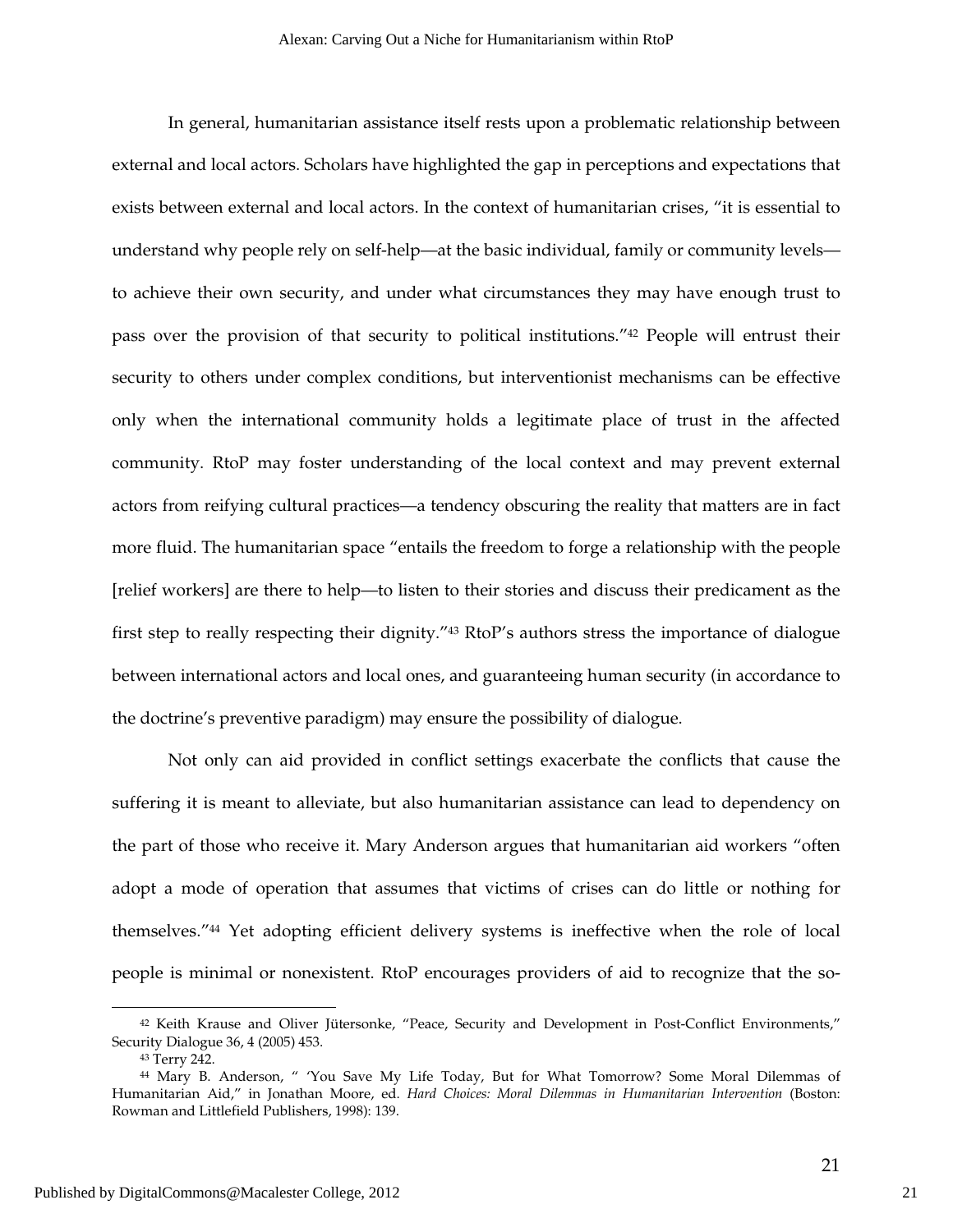called "victims" of crises have capacities—such as materials, social systems, attitudes, and beliefs—they can benefit from. Aid providers should recognize these local capacities and supply aid in ways that support them—thus building and strengthening "a foundation on which their future independent development can occur."45 In addition to providing basic supplies needed for survival, humanitarian workers on RtoP missions should encourage community interaction and planning. And an assessment of local capacities should always complement a needs assessment, for "[w]hen providers trust and respect recipients, they approach their job as workers alongside those needing help."46 For example, the Engaging Civil Society Project has aimed to strengthen partnership-building efforts between RtoP-based missions and local civil society organizations. The project has facilitated advocacy and implementation of RtoP around the world. Engaging local society is important if the international community is to help states help themselves first.

#### **Conclusion**

Humanitarian intervention is meant to stop large-scale atrocities committed against innocent human beings. Its *raison d'être* is thus founded in ethical considerations—the moral duty to stop actions that shock the conscience of mankind. Yet humanitarian intervention often represents a significant departure from humanitarianism *per se*. Given the devastation inherent in war and the fact that military action is the antithesis of humanitarianism, or the alleviation of suffering, armed intervention cannot merely adopt a "humanitarian" mask. The international community has proposed alternate methods of intervention to complement and even substitute military intervention. The political, economic, and social dimensions that underpin conflicts resulting in

<sup>45</sup> Anderson 142.

<sup>46</sup> Anderson 31.